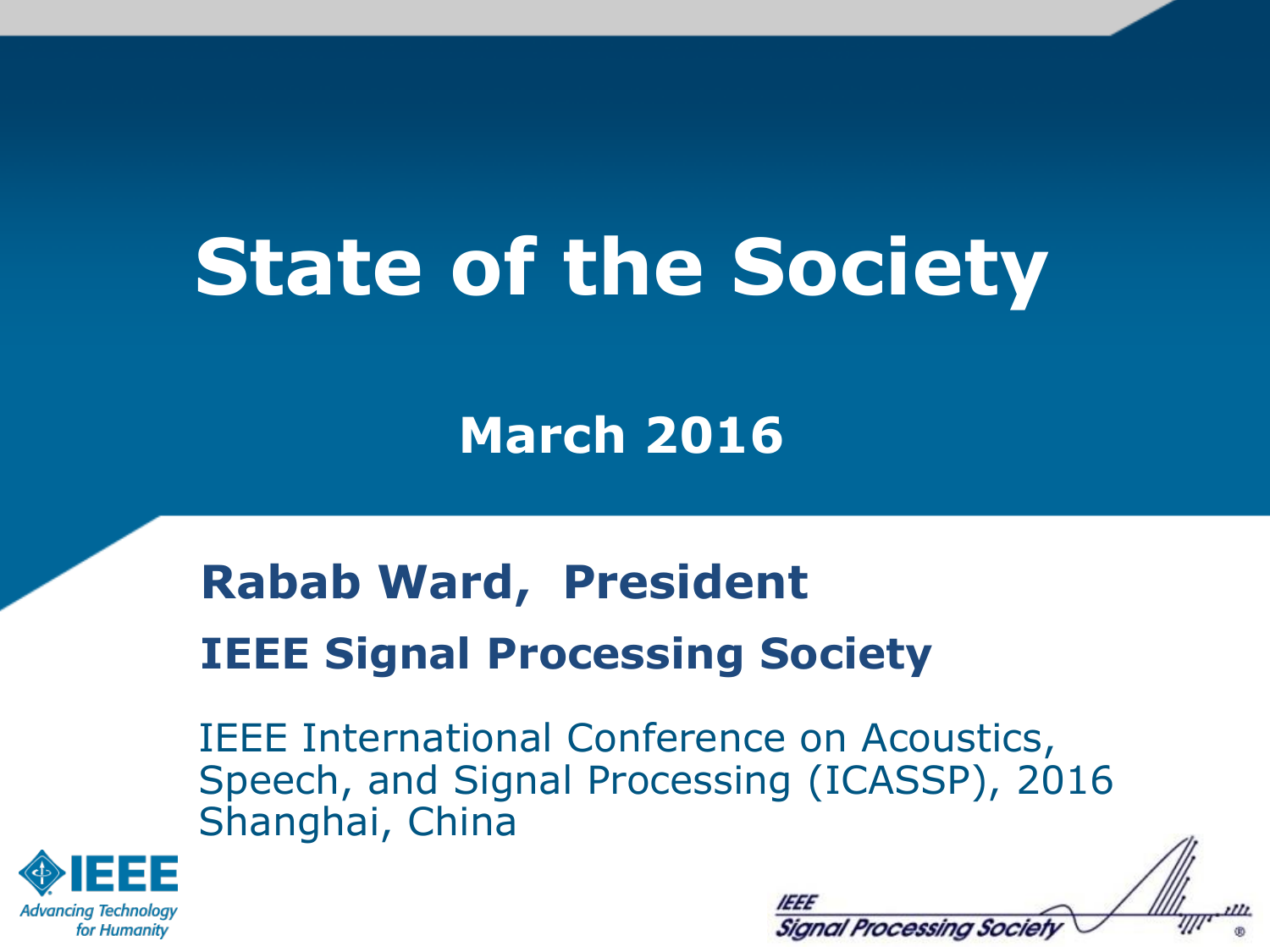# **What's Happening ? … A lot!**

- Visibility Campaign
- New Conferences
- New Journals
- New Special Interest Groups
- Membership Growth
- New Educational Activities
- **New Awards**
- New Foundation Fund

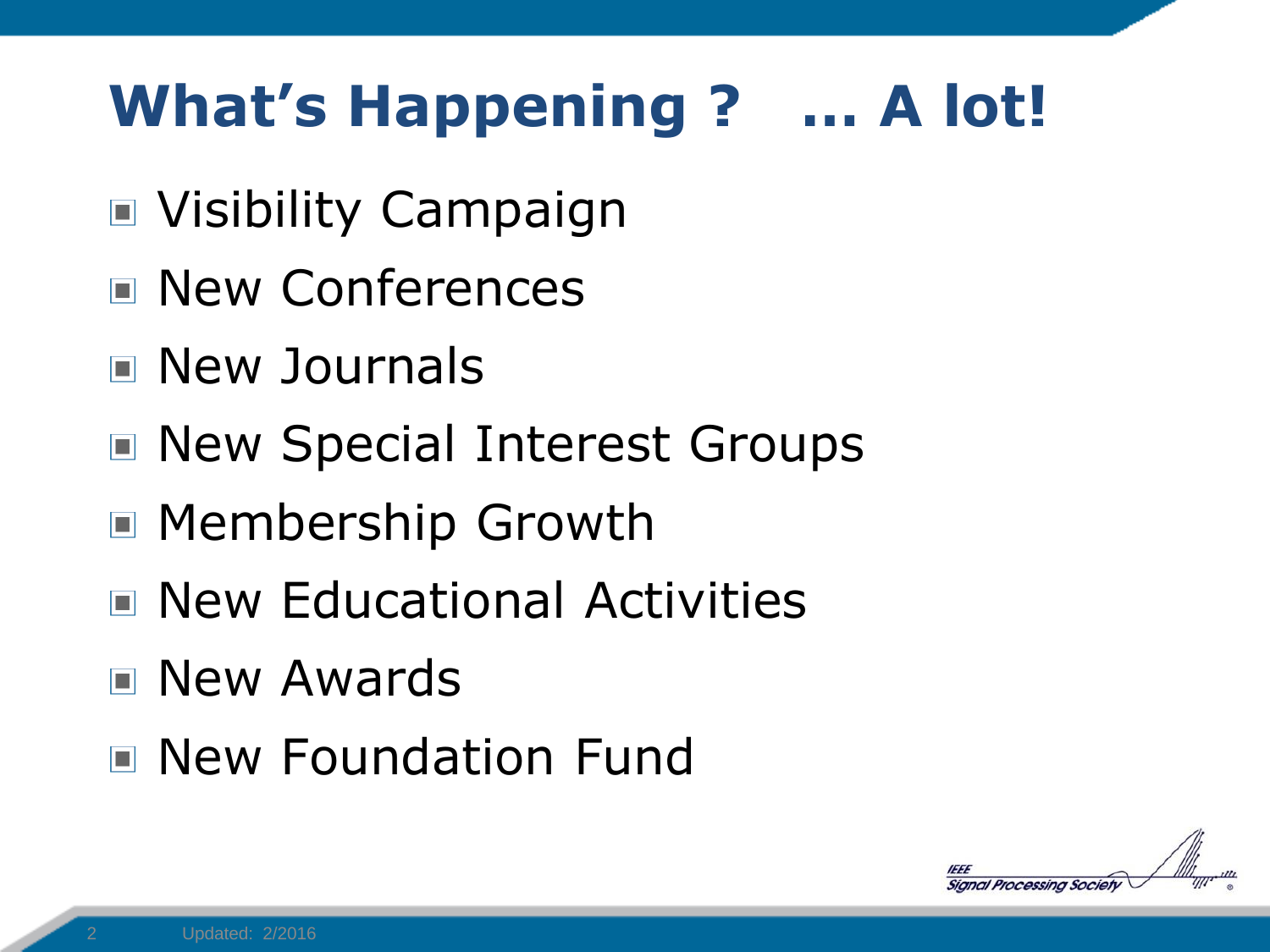# **Awareness/Visibility**

- Launched SP Awareness/Visibility Campaign  $\blacksquare$
- Aim: Popularize and Promote *Signal Processing* and its  $\Box$ Appreciation
- Target audiences: High school/college students, professionals,  $\Box$ public at large.
- Two visibility videos have been created and are on YouTube "What is Signal Processing" and "Signal Processing and Machine Learning" Both are translated into Arabic , Spanish and Mandarin
- Working now with SLTC on producing a new video on speech  $\blacksquare$ and language processing
- With the help of a PR Firm, we have a new Tagline:  $\Box$ *Signal Processing: The Science Behind Our Digital Life*

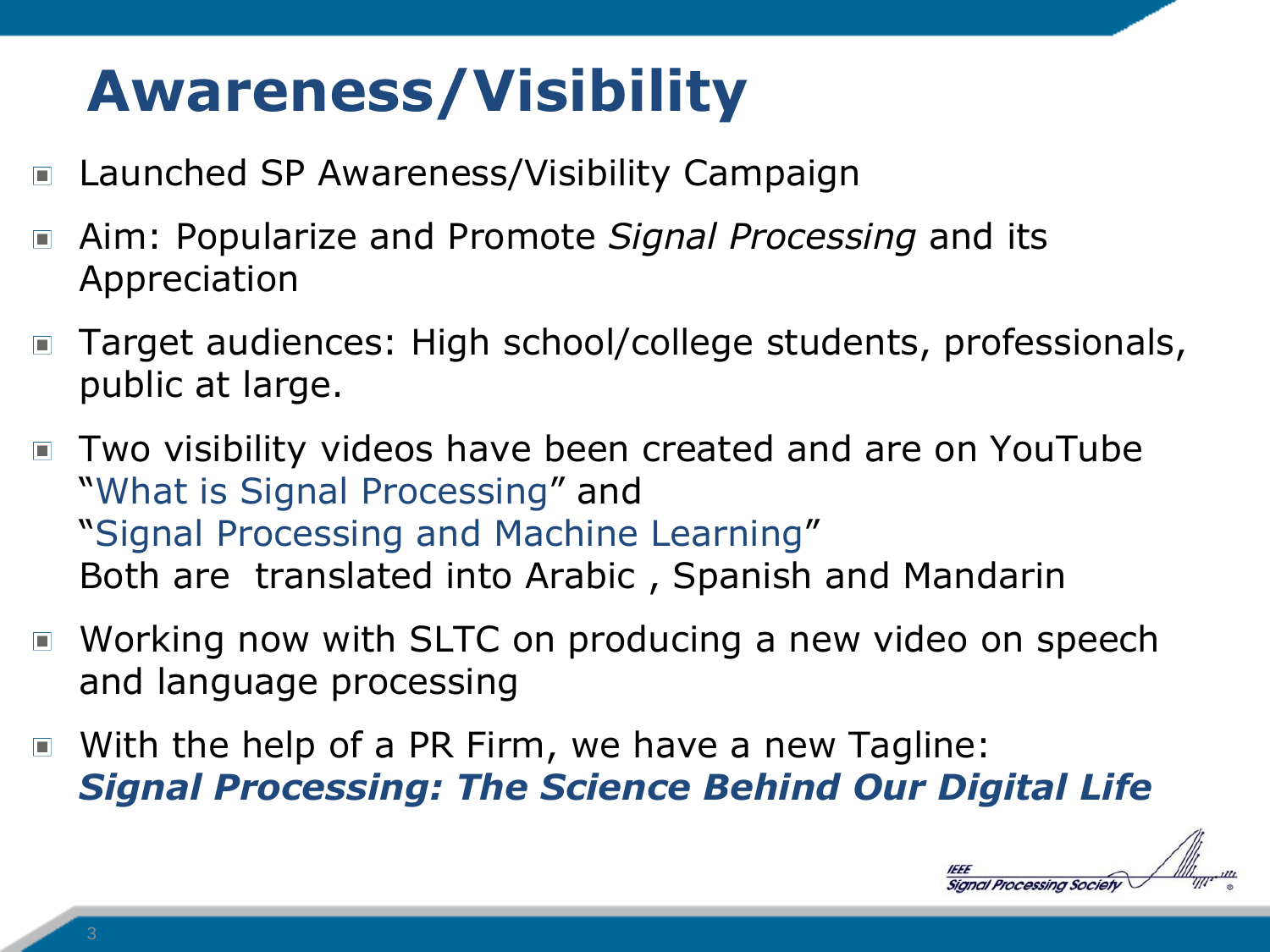# **Multi-Faceted Outreach Effort**

Coming soon a new and inspiring SPS website, a centralized resource for SPS and signal processing disciplines for the specialists and non specialists.

- A new SPS Blog: for SPS members to engage and exchange news, educational content, etc.
- Media outreach efforts to promote signal processing across commercial publications, trade publications, and blogs.
- $\blacksquare$  For comments or interest in supporting visibility activities, email: sp.info@ieee.org

Processing Society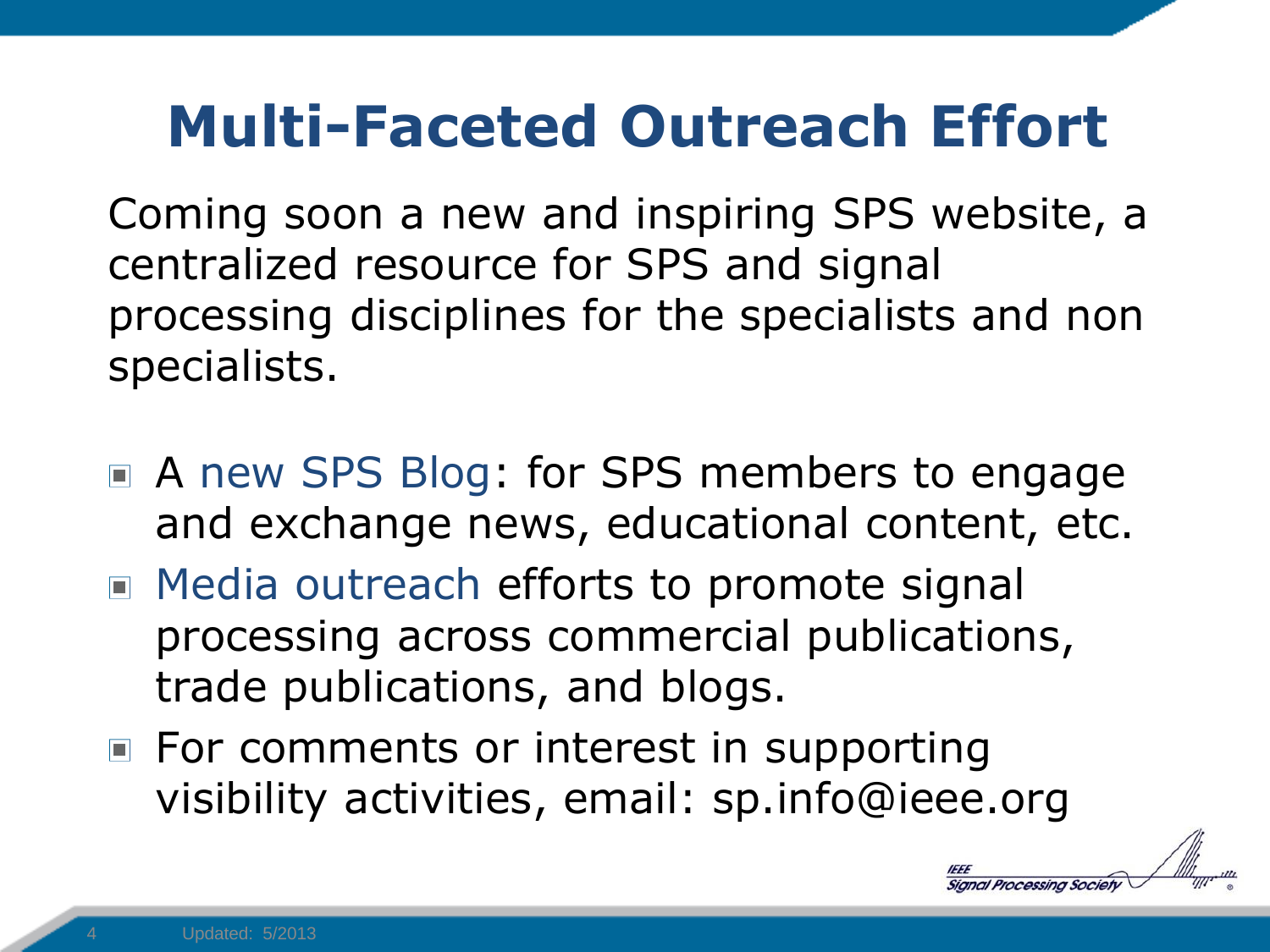# **Conferences - Upcoming**

#### *ICASSP:*

- New Orleans, LA 2017
- Seoul, South Korea- 2018
- Brighton, UK 2019
- Barcelona, Spain -2020

#### *ICIP:*

- Phoenix, AZ 2016
- Beijing, China 2017
- Athens, Greece 2018
- Taipei, Taiwan 2019
- Abu Dhabi, UAE 2020

#### *GlobalSIP:*

- Washington, DC 2016
- To Be Determined
- Anaheim, CA 2018

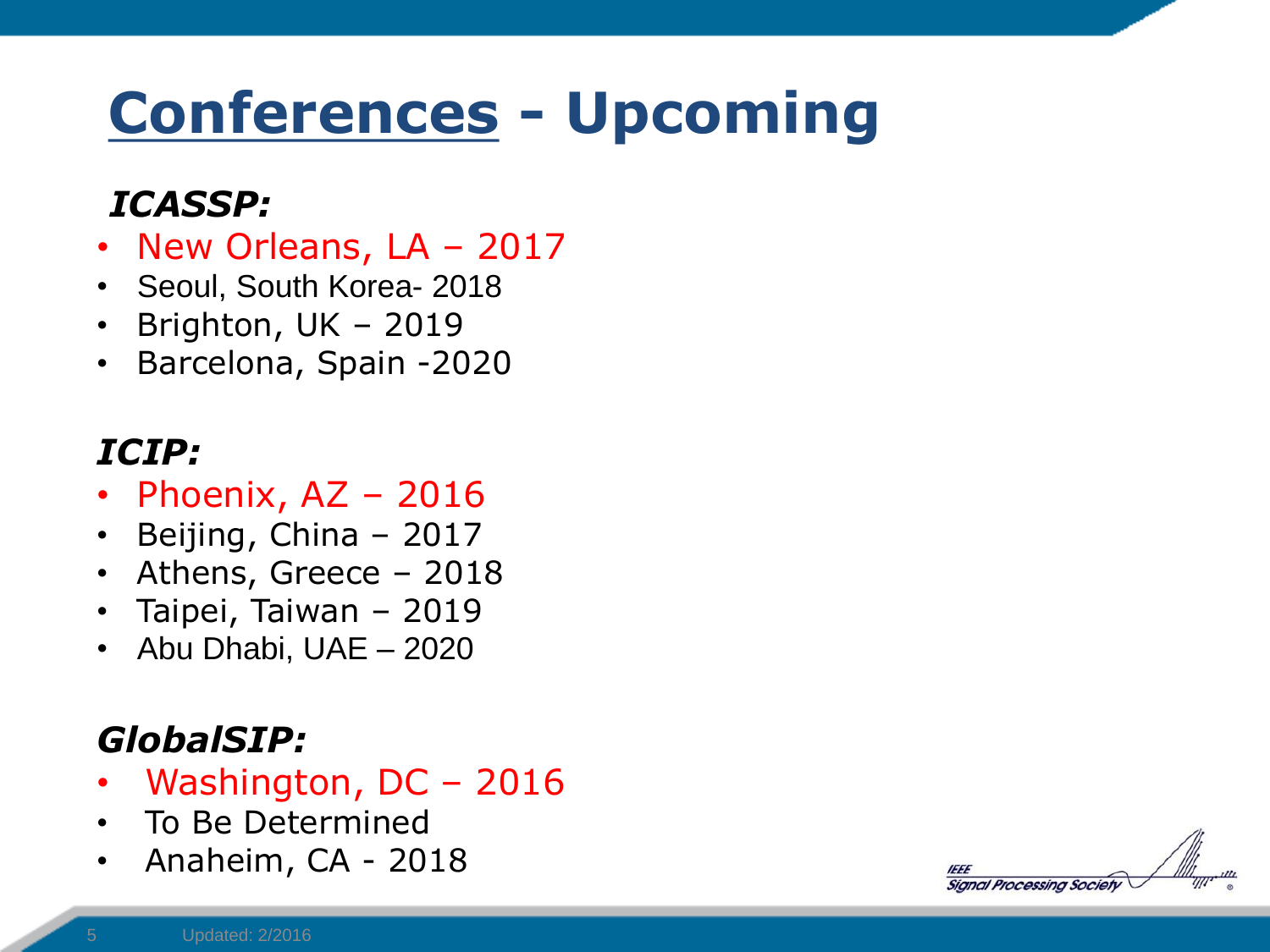# **Conferences GlobalSIP: A New Flagship**

- Recently launched symposia based conference  $\Box$ 
	- Focused on current and emerging signal processing theoretical foundations and applications
- Emphasizes interdisciplinary research with promising impact  $\Box$
- Austin, TX, 3-5 December 2013
	- Atlanta, GA, 3-5 December, 2014
	- Orlando, FL, 14-16 December 2015

### **Washington, DC, 7-9 December 2016,**

Will have a one day (ESPA) Symposium for practicing engineers with speakers about future directions from major industry players**.**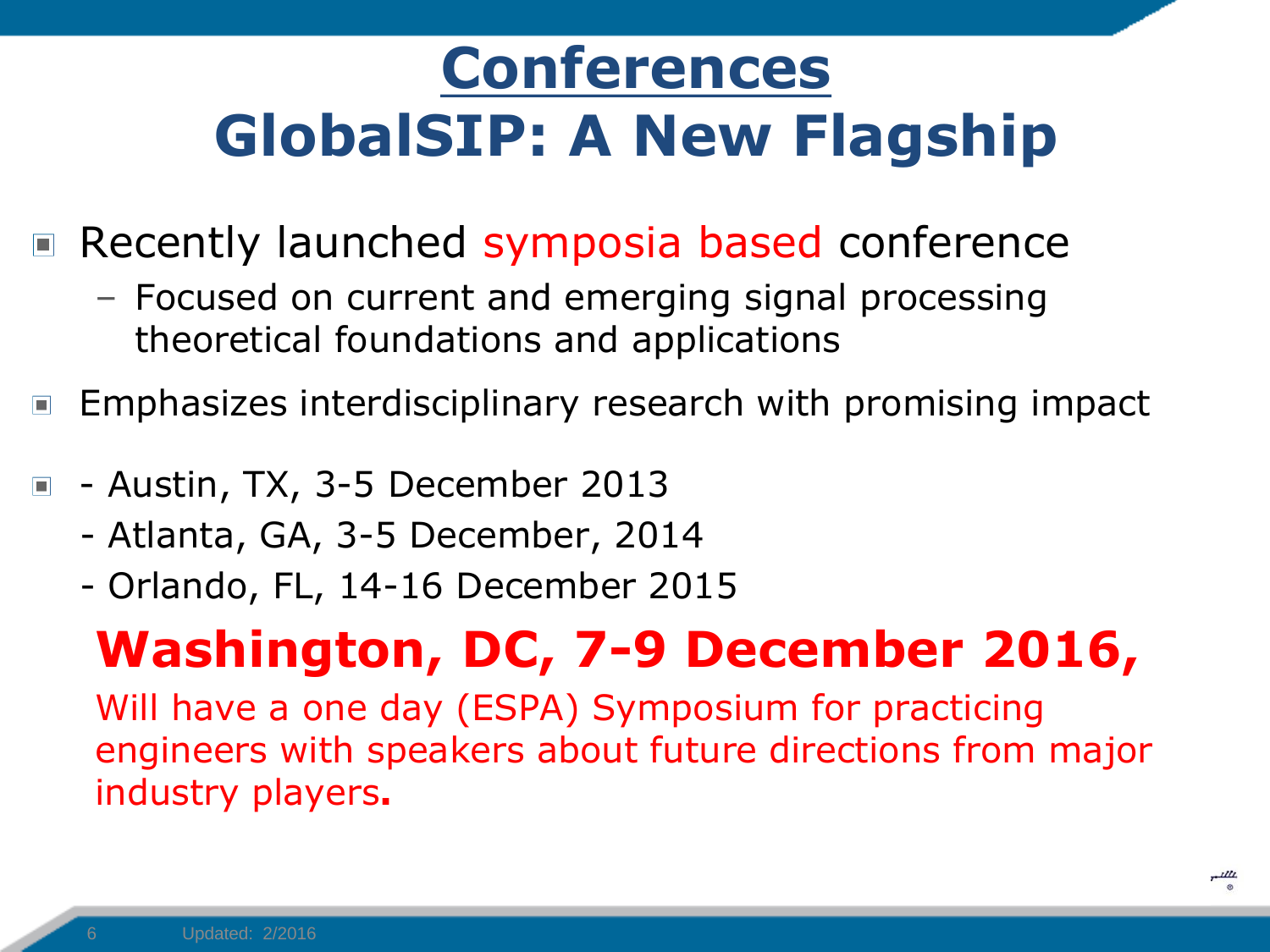## **Conference for Community Building ChinaSIP**

- A new SPS regional conference was held in China as a unique outreach platform to
	- Help colleagues in China engage with global community
	- Provide Opportunities to network.
	- Professional development panels and industry panels
	- Some were complemented by a Summer School
- ChinaSIP in Beijing 2013
- ChinaSIP in Xian 2014
- ChinaSIP in Chengdu 2015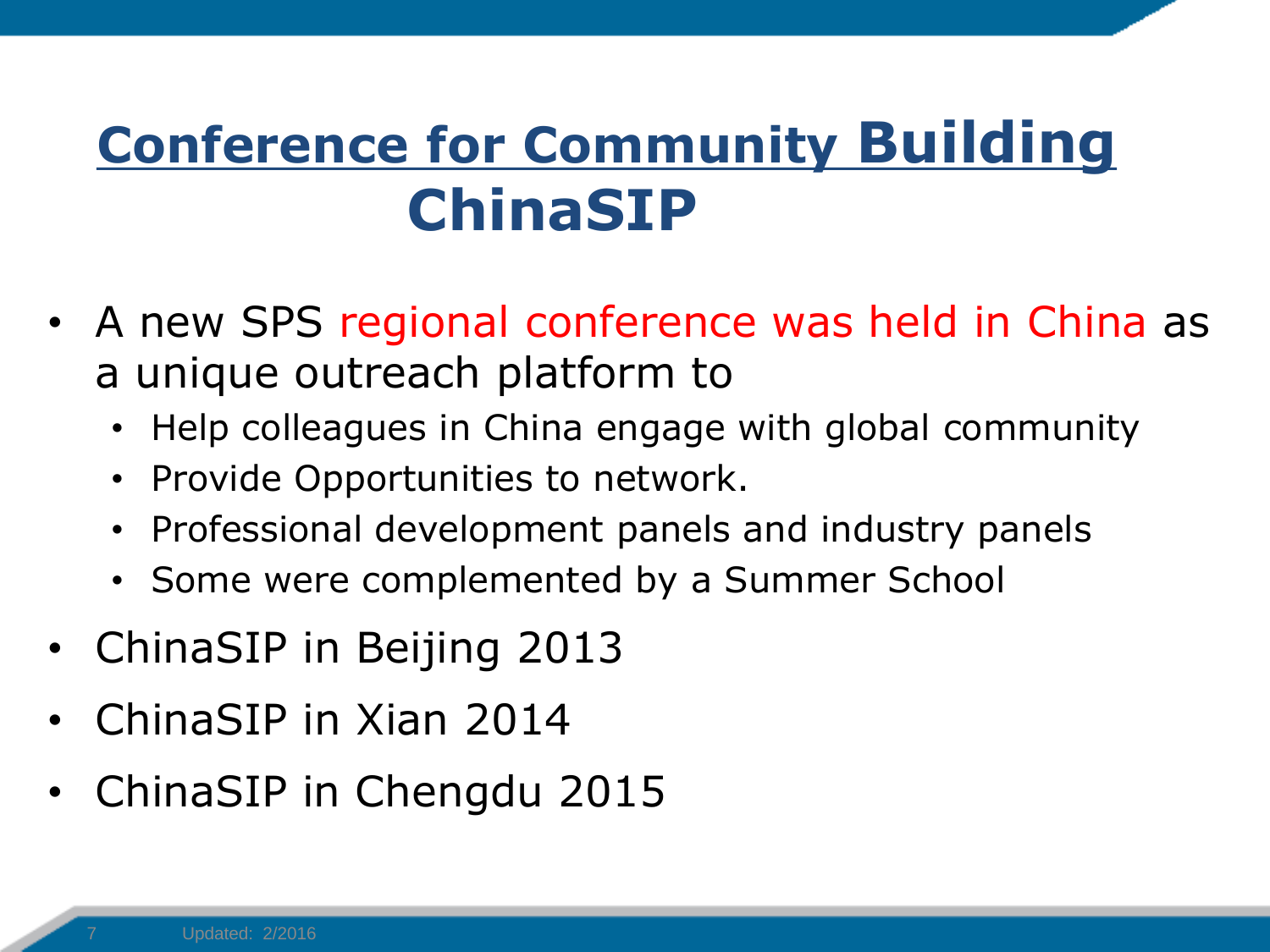### **New IEEE SPS Signal and Data Science Forum (SIDAS)**

- 25-26 April 2016 in Wuhan, China
- For Education, Networking and Community Building.
- Planned as a networking event similar to the VALSE Format.
- No paper submission, but rather Invited Talks, Plenaries and Posters, giving highlights of recent selected journals, conference works and new technological advancements. ianal Processina Society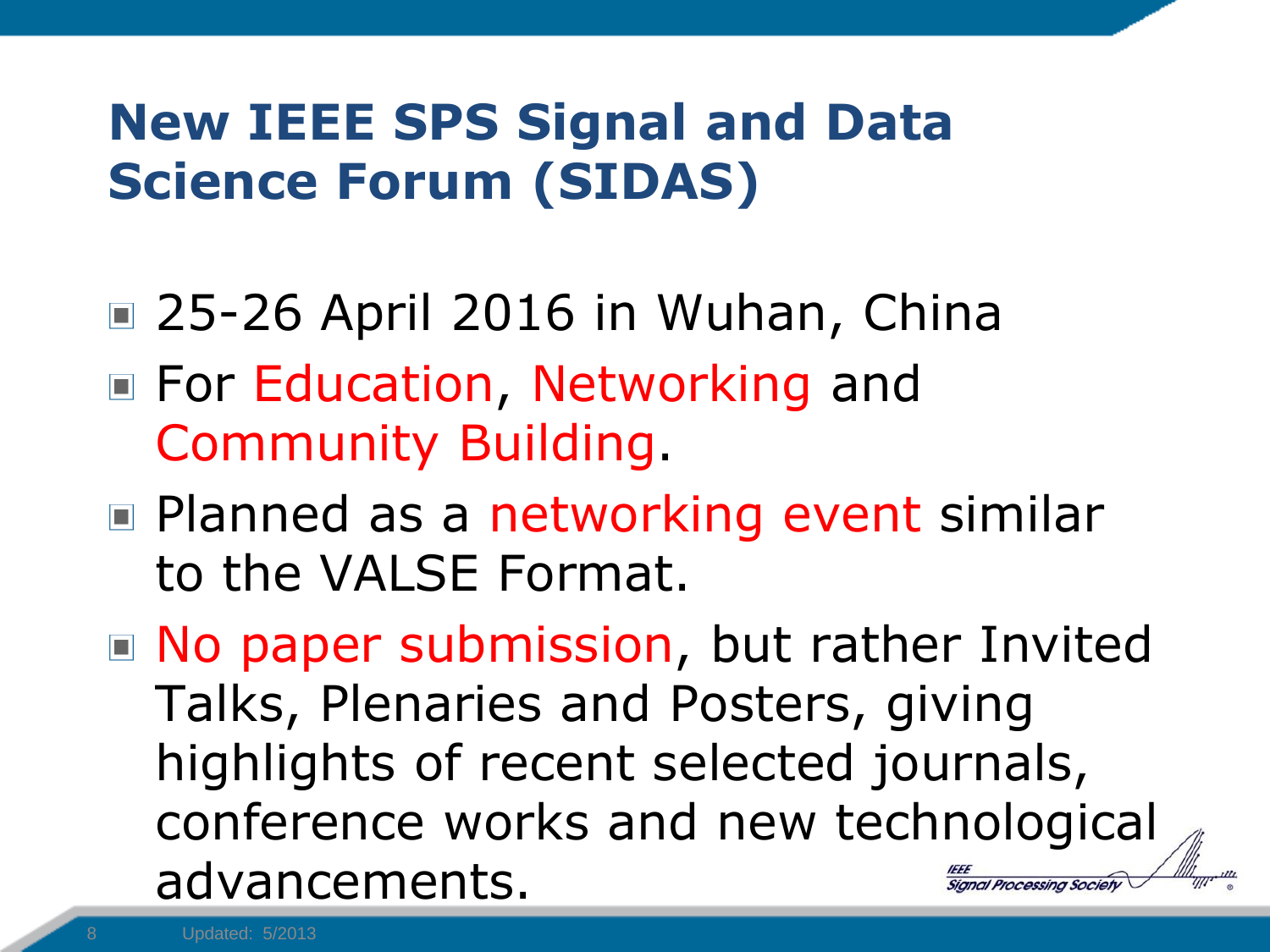### **Technical Directions Creation of Special Interest Groups - SIGS**

- **Provisional groups created to quickly address** emerging technical areas
- Three SIGs created: Big Data, Computational Imaging and Internet of Things
- SIGS have a life-span of up to three years.
- After 3 years, the TC Review Committee determines whether the SIG continues, becomes a TC, or is disbanded.
- The Technical Directions Board identifies emerging areas and creates and receives proposals for Special Interest Groups, with approval by EXCOM.

Sianal Processina Society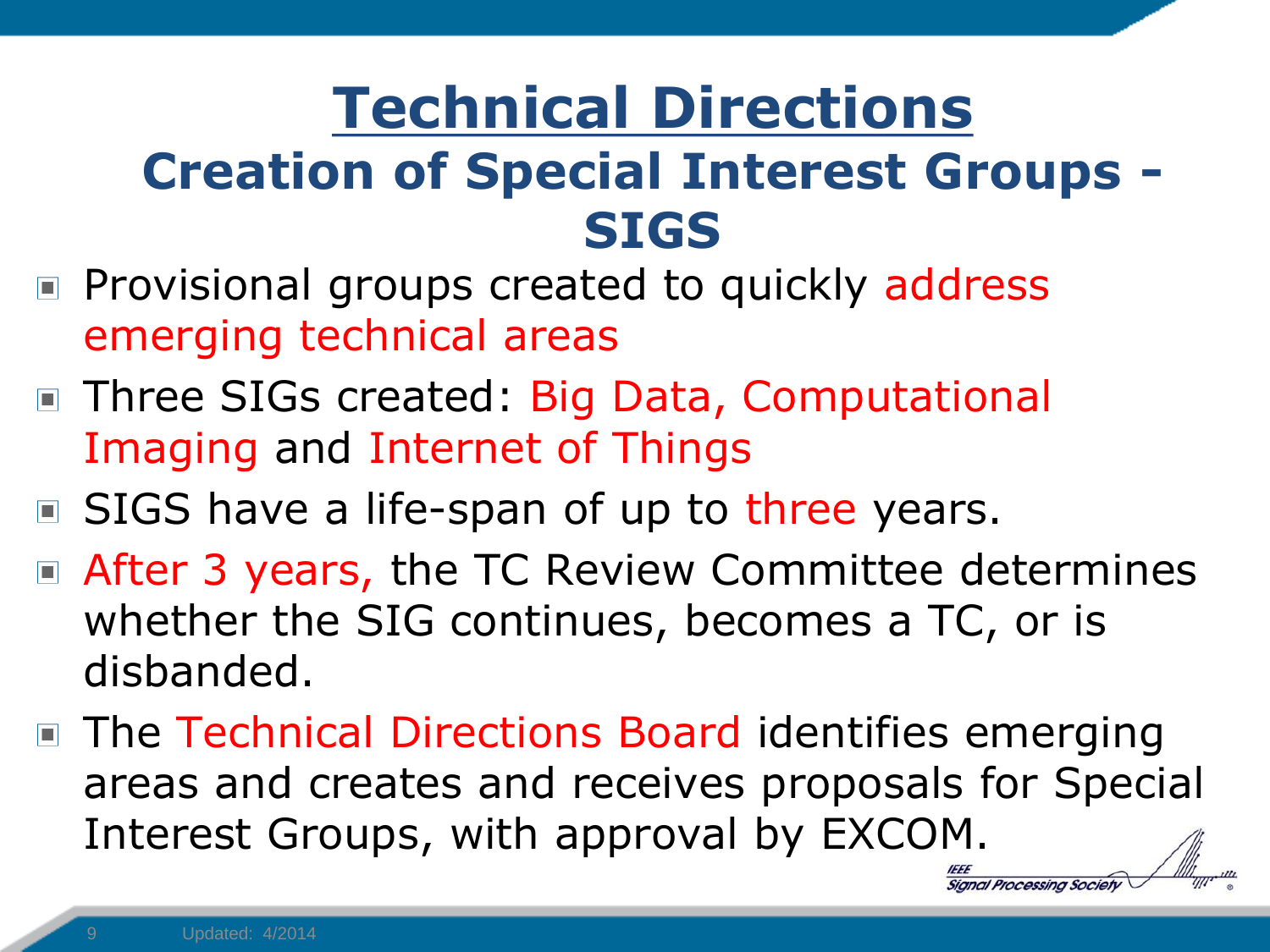## **Publications Published Pages Per Journal (2000-2015)**



IEEE Signal Processing Society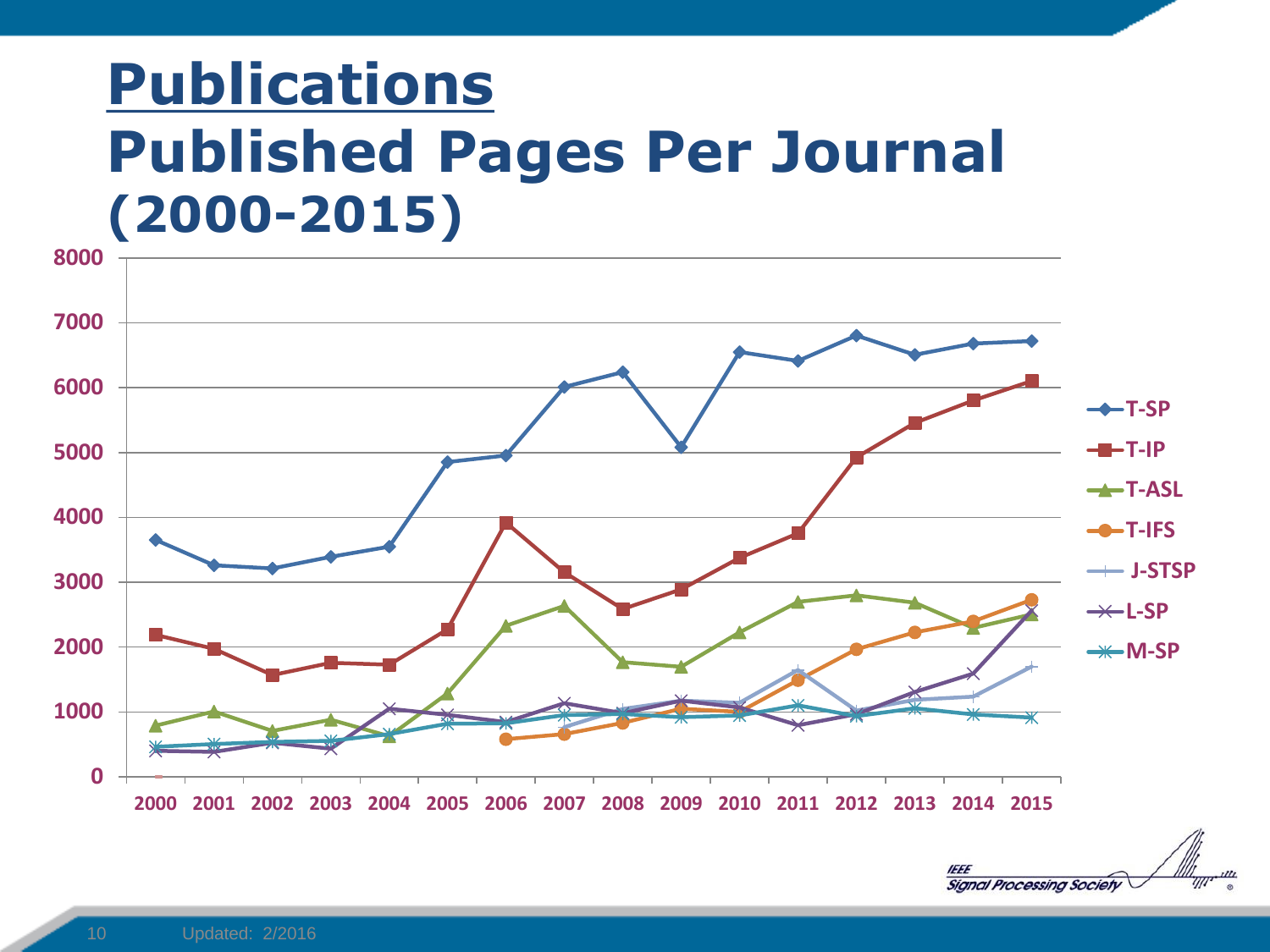## **Publications Total Published Pages (2000-2015)**



**-Total Pages** 

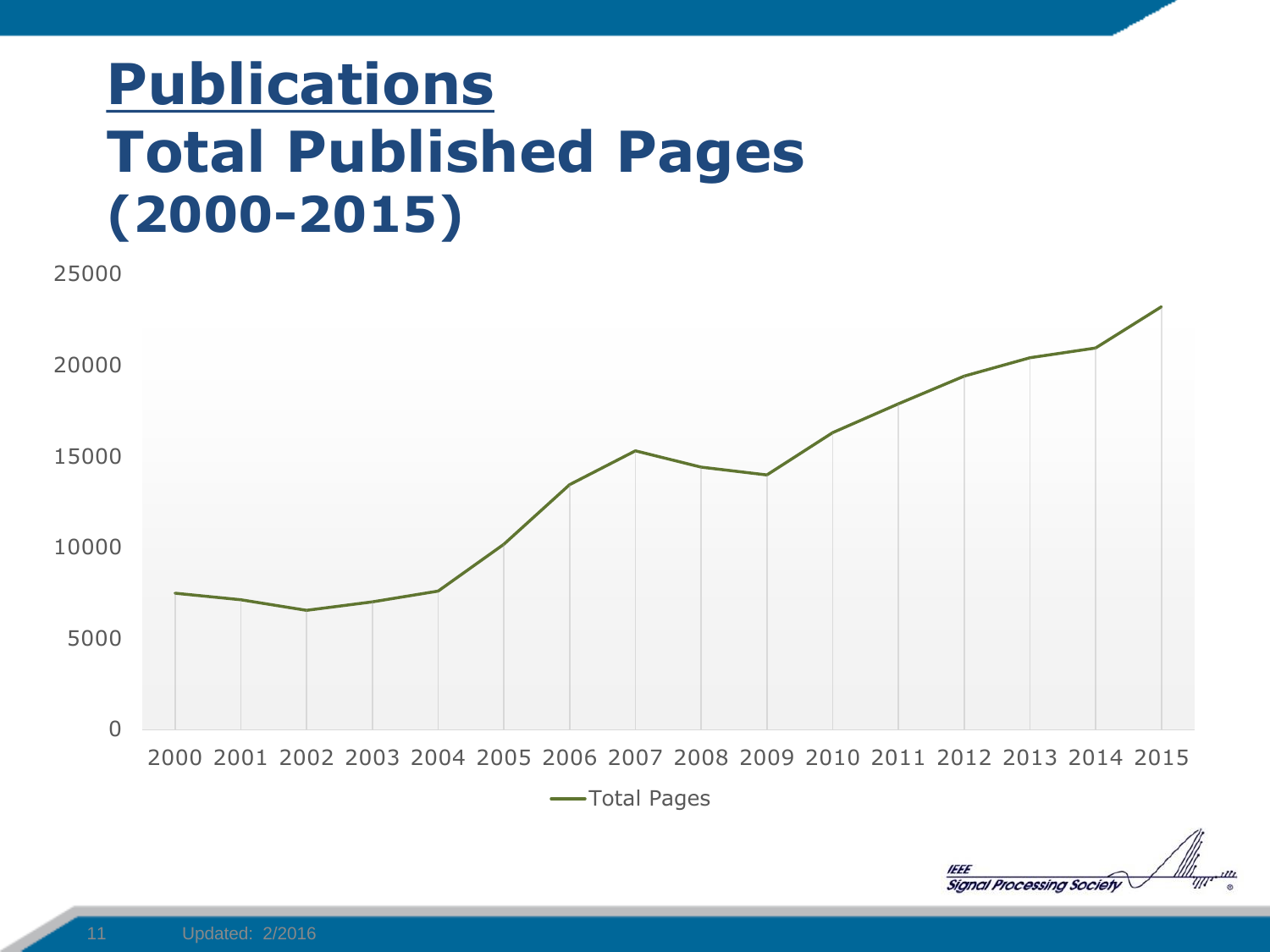# **Publications Impact**

|                                           | <b>Impact</b> | <b>Year 2014</b>             |
|-------------------------------------------|---------------|------------------------------|
|                                           | factor        | <b>Ranking</b>               |
| <b>Signal Processing Magazine</b>         | 5.9           | 4                            |
| <b>Trans. on Image Processing</b>         | 3.6           | 14                           |
| <b>Trans. on Medical Imaging</b>          | 3.4           | 18                           |
| <b>Trans. on Signal Processing</b>        | 2.8           | 27                           |
| <b>Trans. on Audio/Speech/Lang.</b>       | 2.5           | 35                           |
| <b>Trans. on Wireless Comm.</b>           | 2.5           | 33                           |
| <b>Trans. on Mobile Computing</b>         | 2.5           | $12$ (CS-Info Sys)           |
| <b>Journal of Selected Topics on SP</b>   | 2.4           | 42                           |
| <b>Trans. Info Forensics and Security</b> | 2.4           | 38                           |
| <b>Trans. on Multimedia</b>               | 2.3           | <b>5</b> (CS-Software Engr.) |
| <b>Signal Processing Letters</b>          | 1.8           | 81                           |
|                                           |               |                              |

(Ranking category is **electrical and electronic engineering**, unless otherwise noted)

leee

**Signal Processing Society** 

un.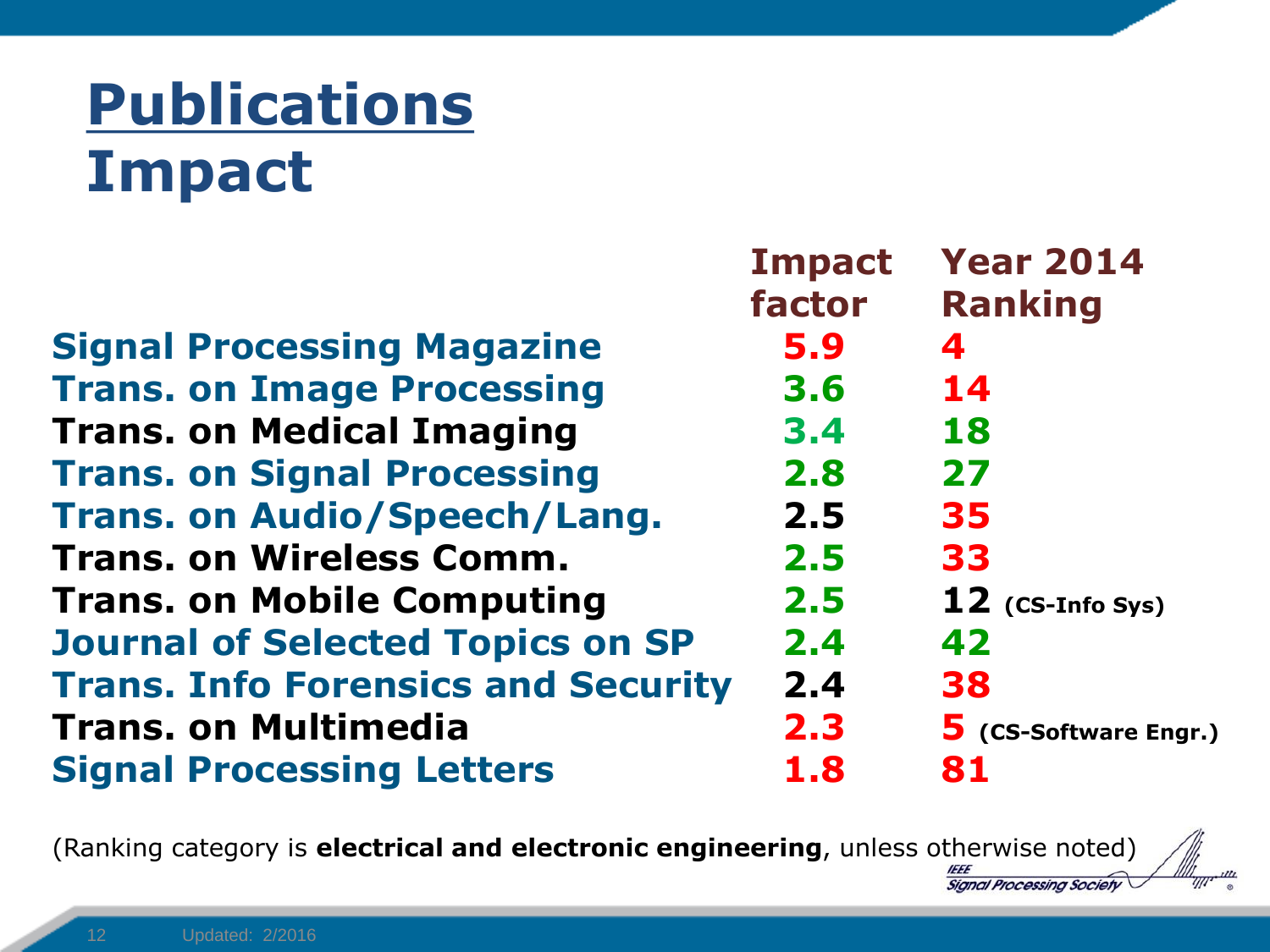# **Recently Approved Journals**

#### **Financially Co-Sponsored**

- Trans. on Computational Imaging (70%)-*newly launched*
- Trans. on Signal & Info. Processing over Networks (70%)-*newly launched*
- Journal of Biomedical Health & Informatics (15%)
- Trans. Cognitive Communications and Networking (20%)  $\Box$
- Trans. on Big Data (7.5%)  $\Box$

### **Technically Co-Sponsored**

- Internet of Things Journal  $\Box$
- Trans. on Affective Computing
- Life Science Letters
- Trans. on Cloud Computing  $\Box$
- Trans. on Network Science & Engineering  $\Box$
- Trans. on Computational Social Systems  $\Box$
- Trans. on Molecular, Biological, and Multi-Scale Communication  $\Box$
- Cloud Computing Magazine  $\Box$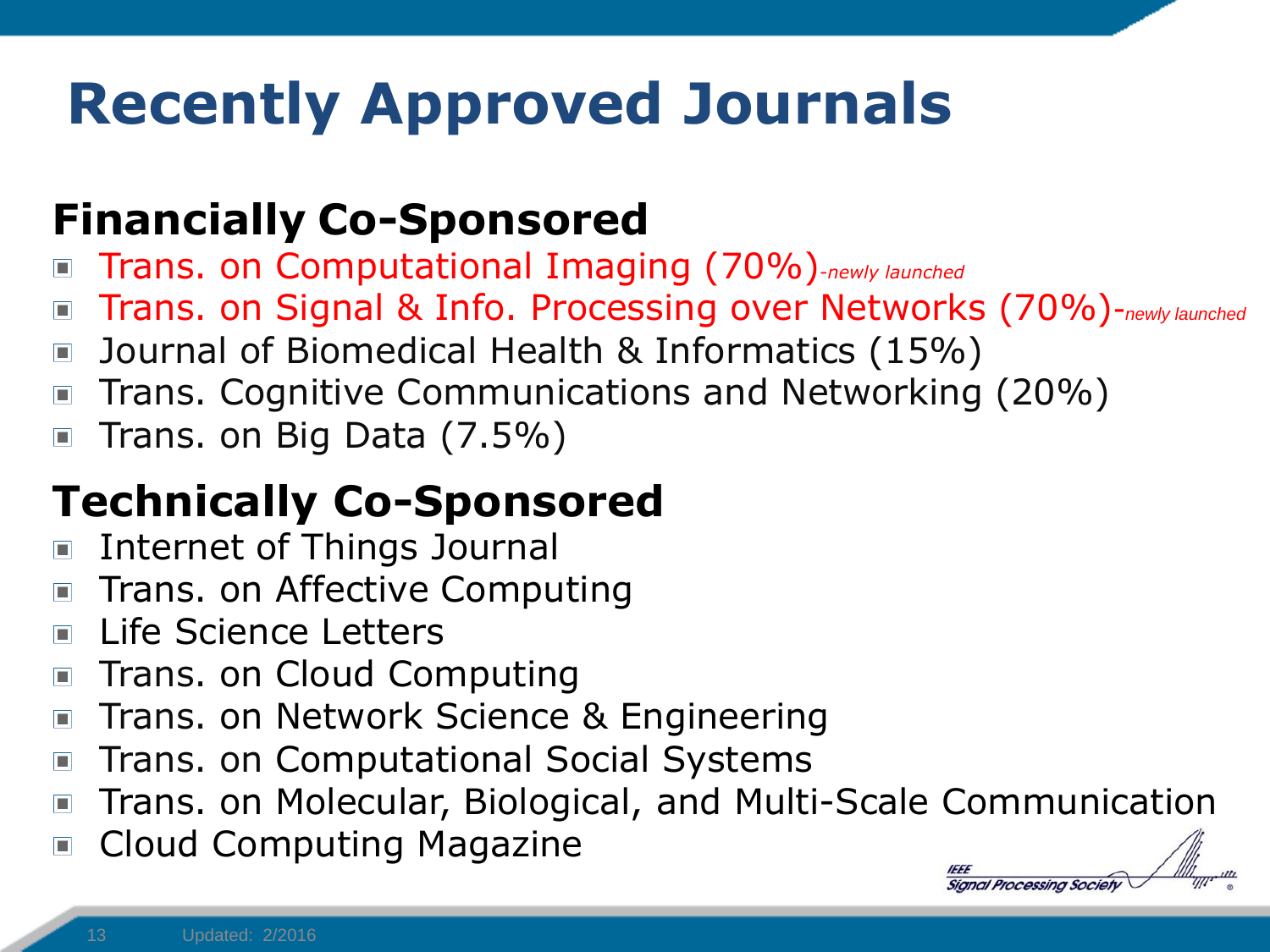# **Membership: Changes in IEEE/ Societies/SPS Membership by %**

**Percent Changes in IEEE/SPS/Society Membership, 2005-2015**



Signal Processing Society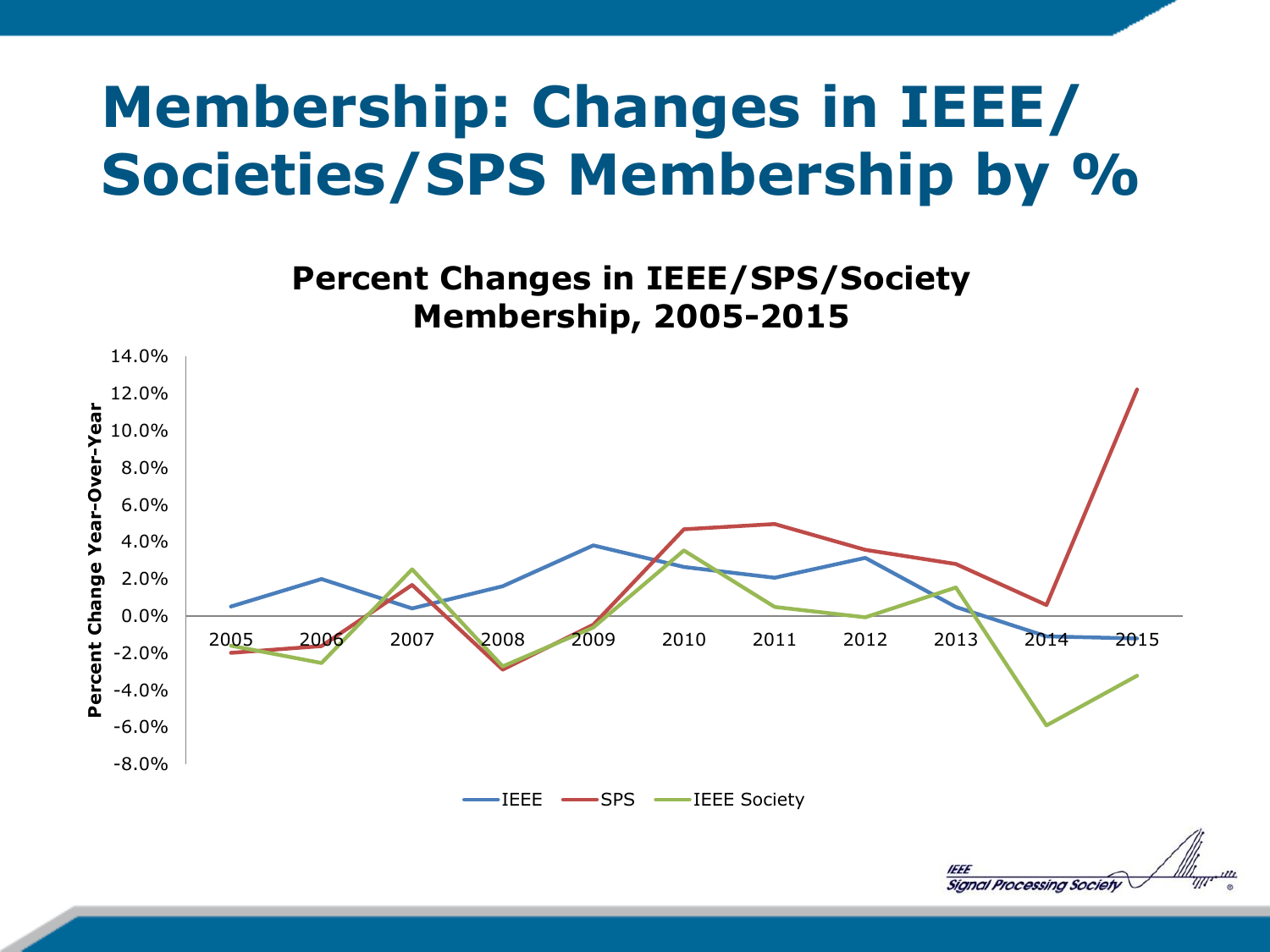# **Membership - By Region**

- SPS is fourth largest technical society in the IEEE
- Approximately 19,683 members Dec 2015

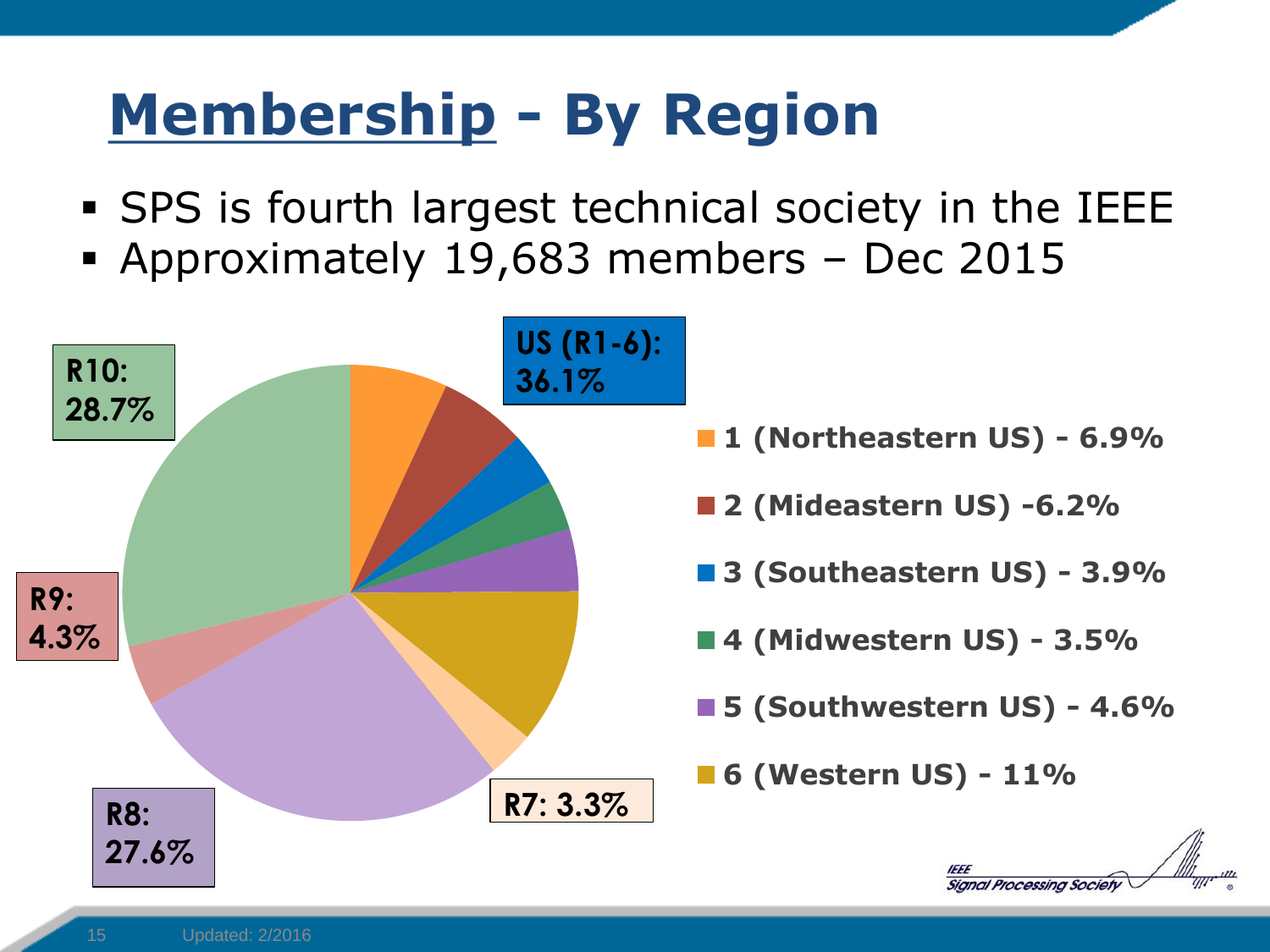

There are about 176 SPS chapters worldwide.

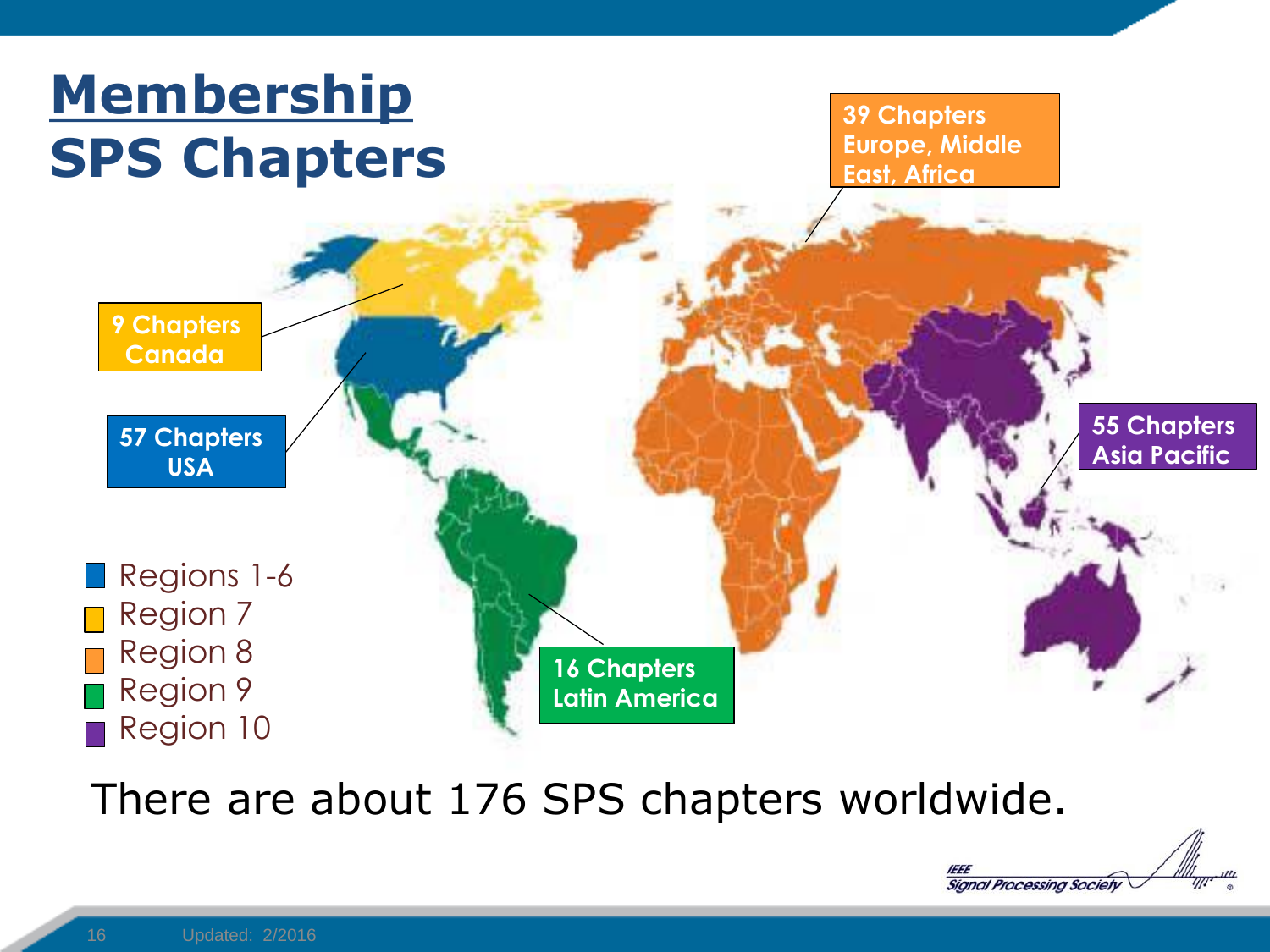# **Membership – 2015 New Chapters**

#### **12 New Chapters in 2015:**

- Providence Chapter Region 1
- Dayton Chapter Region 2
- Central North Carolina Chapter Region 3
- Los Alamos/Northern New Mexico Chapter Region 6
- Seattle Chapter Region 6
- Windsor Chapter Region 7
- France Chapter Region 8
- Harbin Chapter Region 10
- Delhi Chapter Region 10
- Kharagpur Chapter Region 10
- Shenzhen Chapter Region 10
- Tokyo/Fukuoka/Hiroshima/Nagoya/Sapporo/Shin-Etsu Shikoku Chapter - Region 10

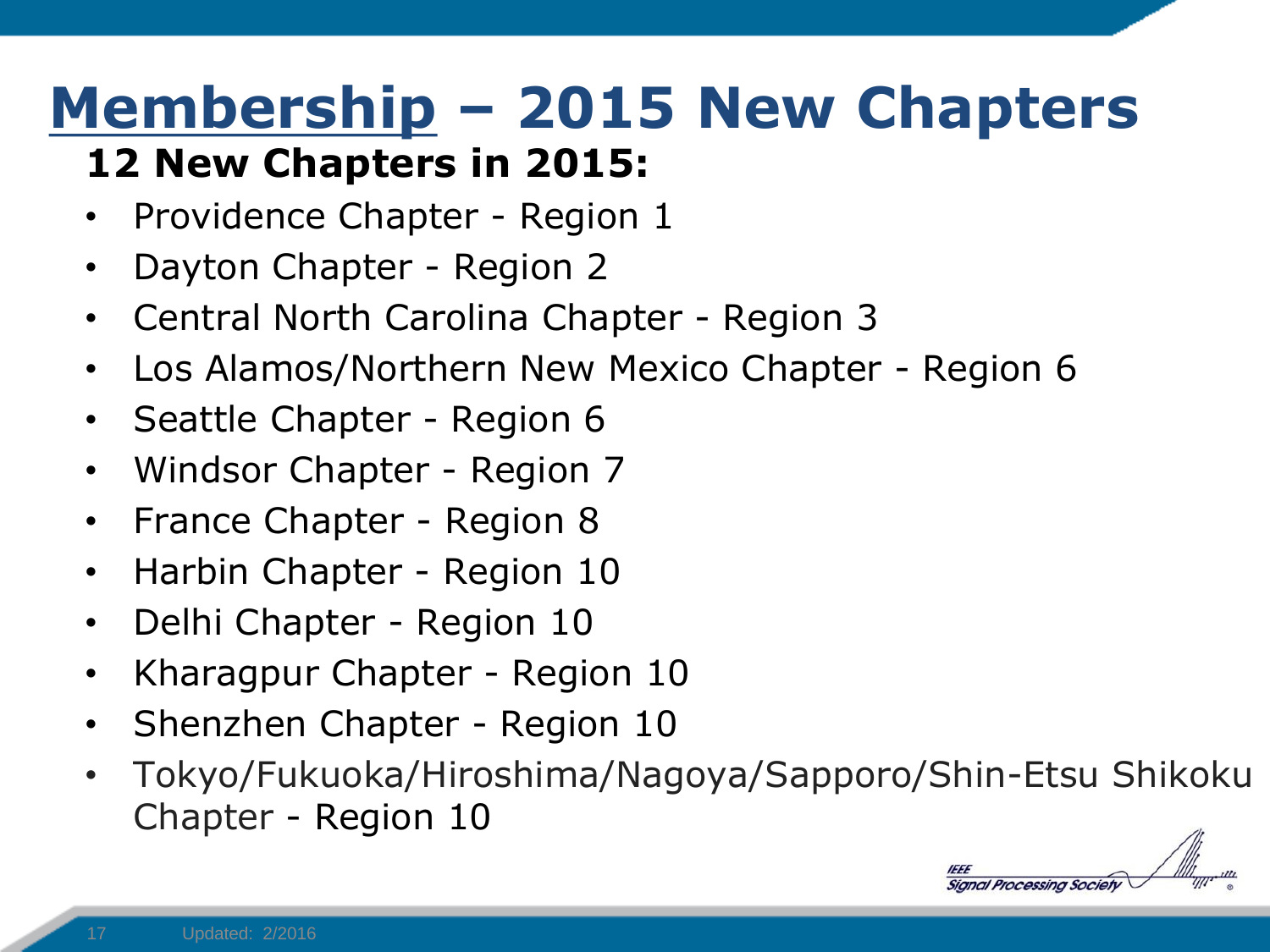# **Membership – 2015 New Chapters**

### • **12 New Student Branch Chapters in 2015:**

- San Jose State University Region 6
- Instituto Federal de Educação, Ciência e Tecnologia da Paraíba Region 9
- Universidad Nacional del Sur Region 9
- Adi Shankara Institute of Engineering and Technology Region 10
- Indian Institute of Technology-Kharagpur Region 10
- National Institute of Technology-Karnataka Region 10
- Narsee Monjee Inst of Mgnt/High Studies-Shirpu Region 10
- R. C. Patel Institute of Technology Region 10
- PSNA College of Engineering and Technology Region 10
- Vellore Institute of Technology Region 10
- Vidya Jothi Institute of Technology Region 10
- Vidya Pratishthan's College of Engineering Region 10

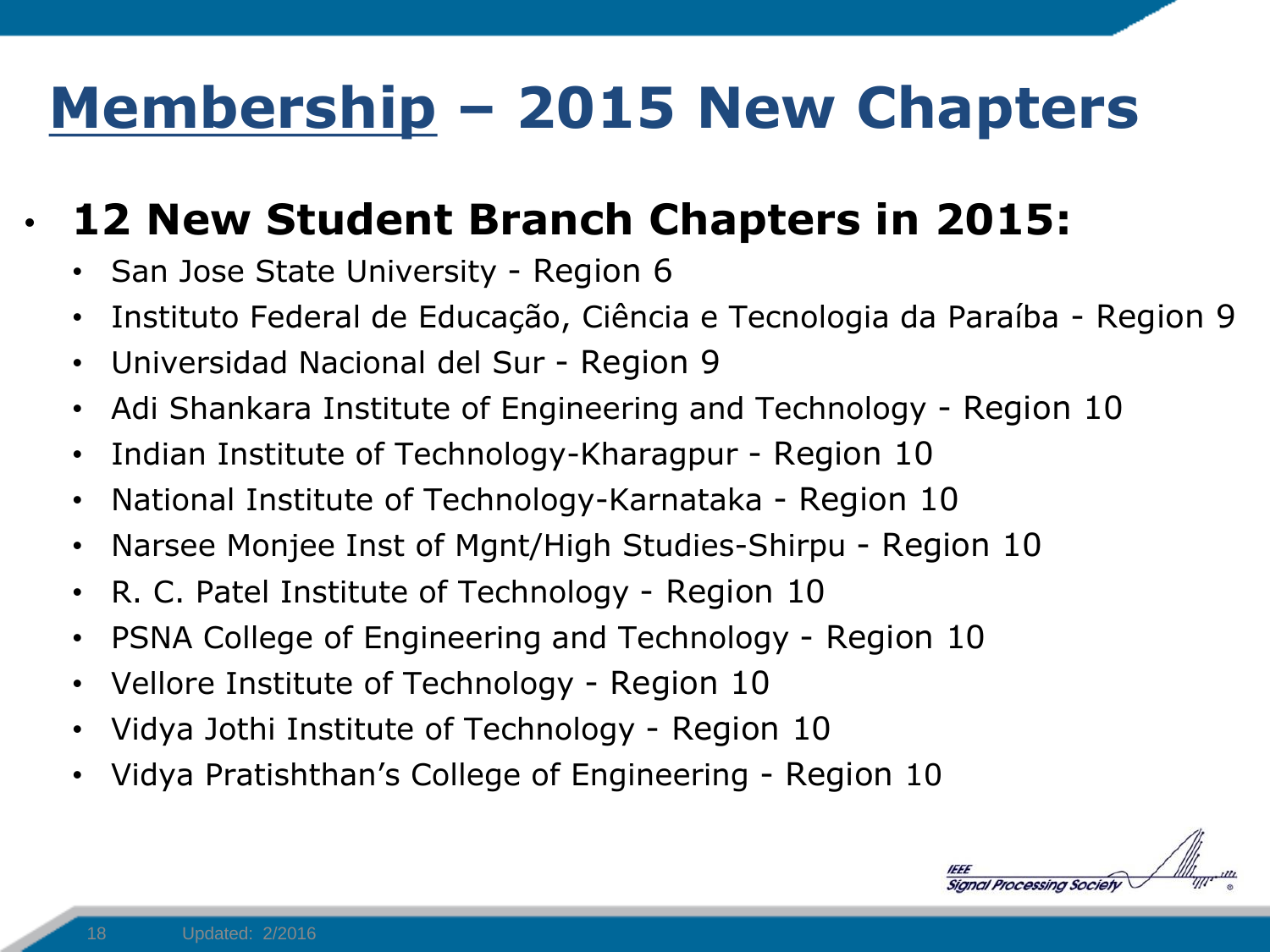# **Membership – Chapter of the Year**

• The Chapter of the Year Award is presented annually to a Chapter that has provided their membership with the highest quality of programs, activities and services. The award consist of a certificate and a check in the amount of \$1,000 to support local chapter activities.

### • **Recipients:**

- **2015 – Gujarat Chapter**
- 2014 Malaysia Chapter
- 2013 Italy Chapter
- 2012 Tainan Chapter
- 2011 Malaysia Chapter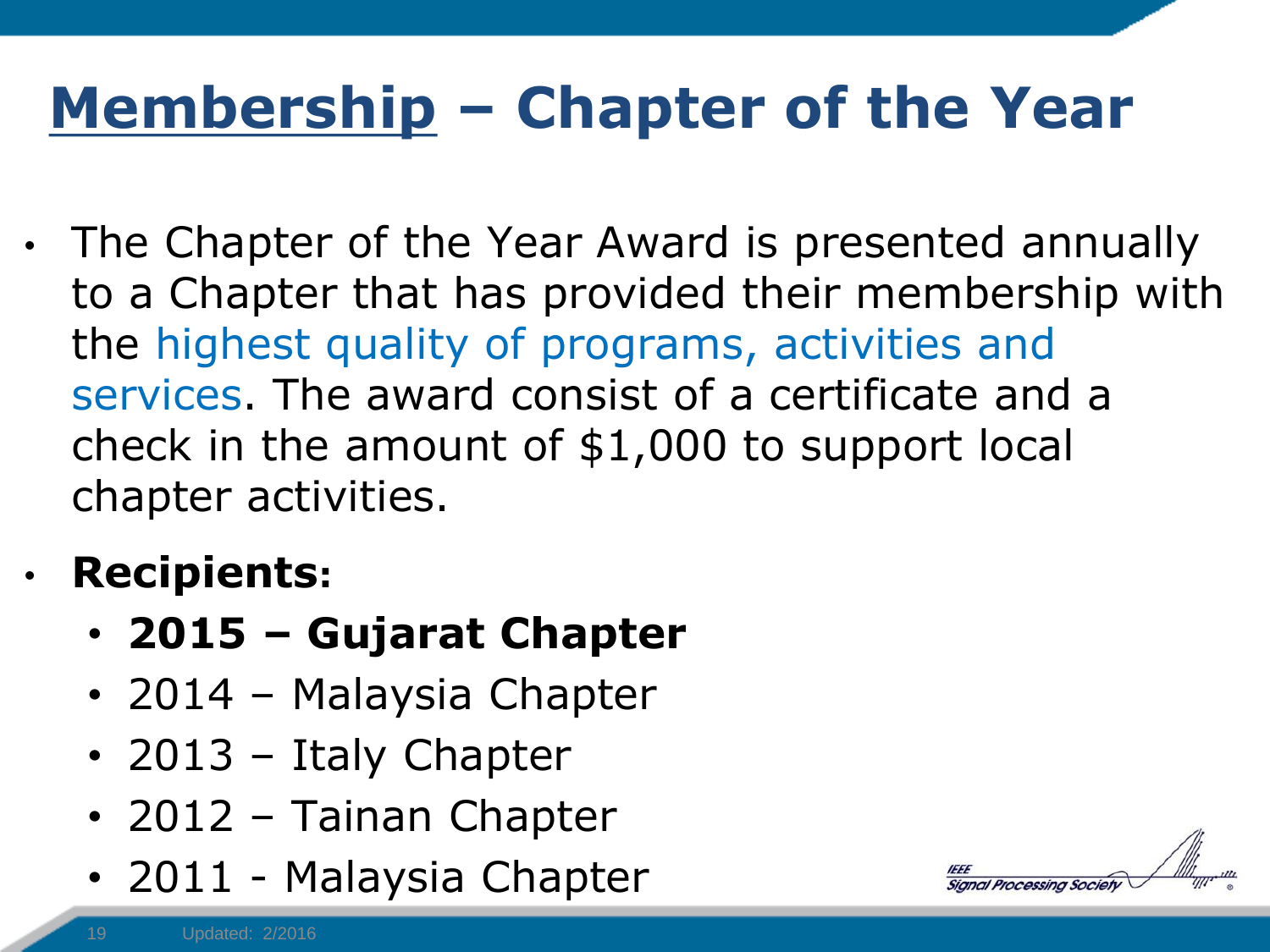# **Membership - Seasonal Schools**

- **Main objective** of Seasonal Schools in Signal Processing  $\Box$ Program (established in 2010)
	- Membership development for students with interests in signal processing
	- [www.signalprocessingsociety.org/community/seasonal-schools/](http://www.signalprocessingsociety.org/community/seasonal-schools/)

#### **Upcoming Seasonal Schools:**  $\Box$

| <b>Dates</b> | <b>Location</b> | <b>Topics</b>                                         |
|--------------|-----------------|-------------------------------------------------------|
| 25-27 April  | Ghent,          | "2016 School on Signal Processing for Next Generation |
| 2016         | <b>Belgium</b>  | Satellite Communications (SPNGS 2016)"                |
| $17-19$ May  | Pittsburgh,     | "2016 IEEE SPS Summer School on Signal Processing     |
| 2016         | <b>USA</b>      | and Machine Learning for Big Data (S3PBigData 2016)"  |
| 4-10 Sept.   | Cavalese,       | "2016 IEEE SPS Summer School on Signal Processing     |
| 2016         | Italy           | Semantics in Media (S3P-2016)"                        |
| 19-24 Sept.  | Rhein,          | "2016 Joint IEEE SPS and EURASIP Summer School on     |
| 2016         | Germany         | Robust Signal Processing (ROSIP 2016)"                |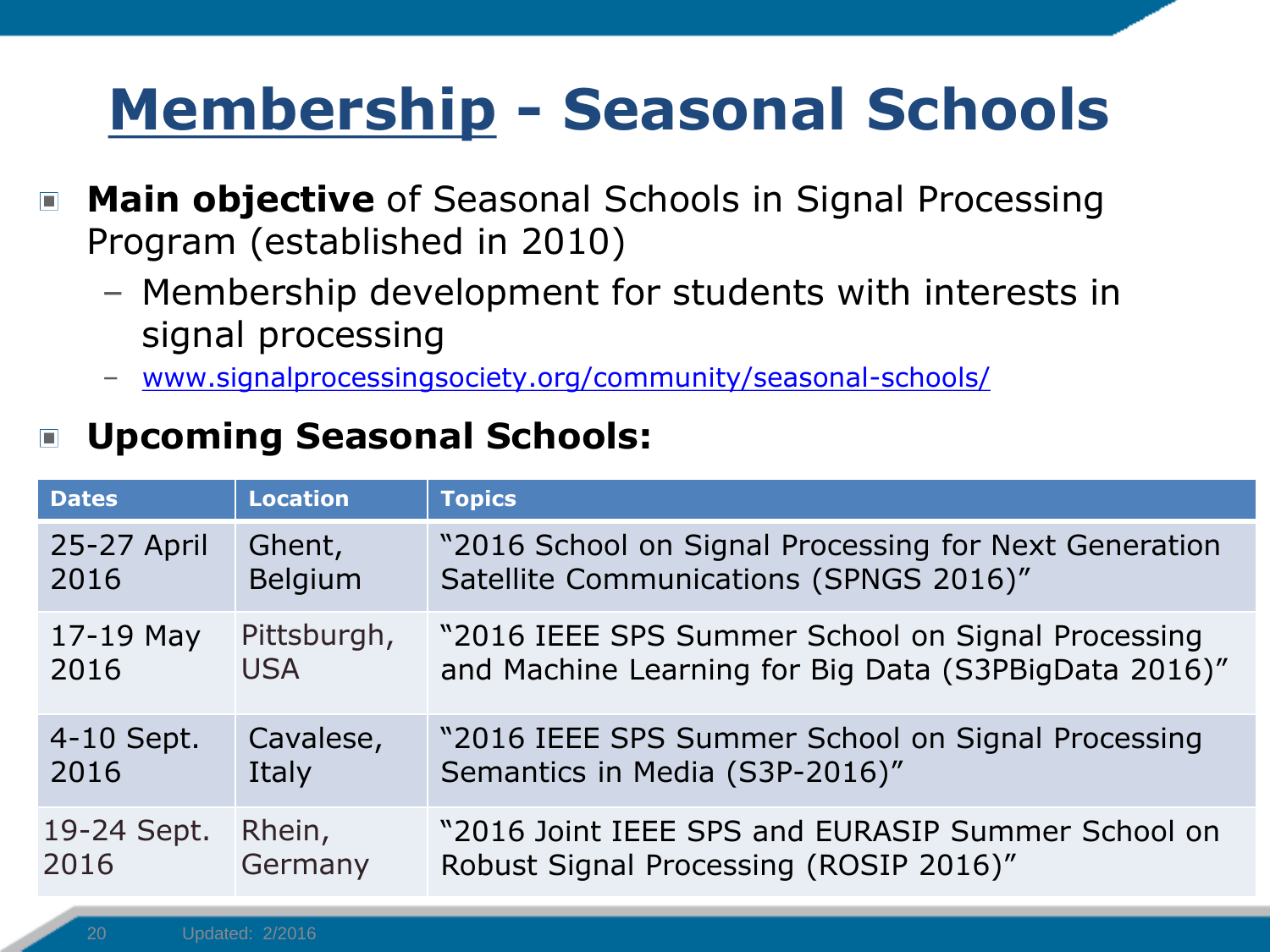# **Membership - SigView**

- **SigView** is an online video library *(*[www.sigview.org](http://www.sigview.org/)*)*   $\Box$
- An open benefit for all SPS members, to create, host, link and  $\blacksquare$ distribute videos of lectures, tutorials or other media. It puts tutorials created by the world's leading signal processing experts at your fingertips.
- SigView will be transitioning to the IEEE Signal Processing Society's NEW media **Resource Center**!
- During the transition period, the Society has moved its video library to a temporary location on IEEEtv. You may access the video library using the same link as you have in the past:**[www.sigview.org](http://www.sigview.org/)**.
- SigView Chief Editor: John McAllister  $\Box$
- Keeping up-to-date with social media:  $\Box$ 
	- IEEE Signal Processing Society Group
	-

[www.facebook.com/ieeeSPS](http://www.facebook.com/ieeeSPS)



nal Processing Societ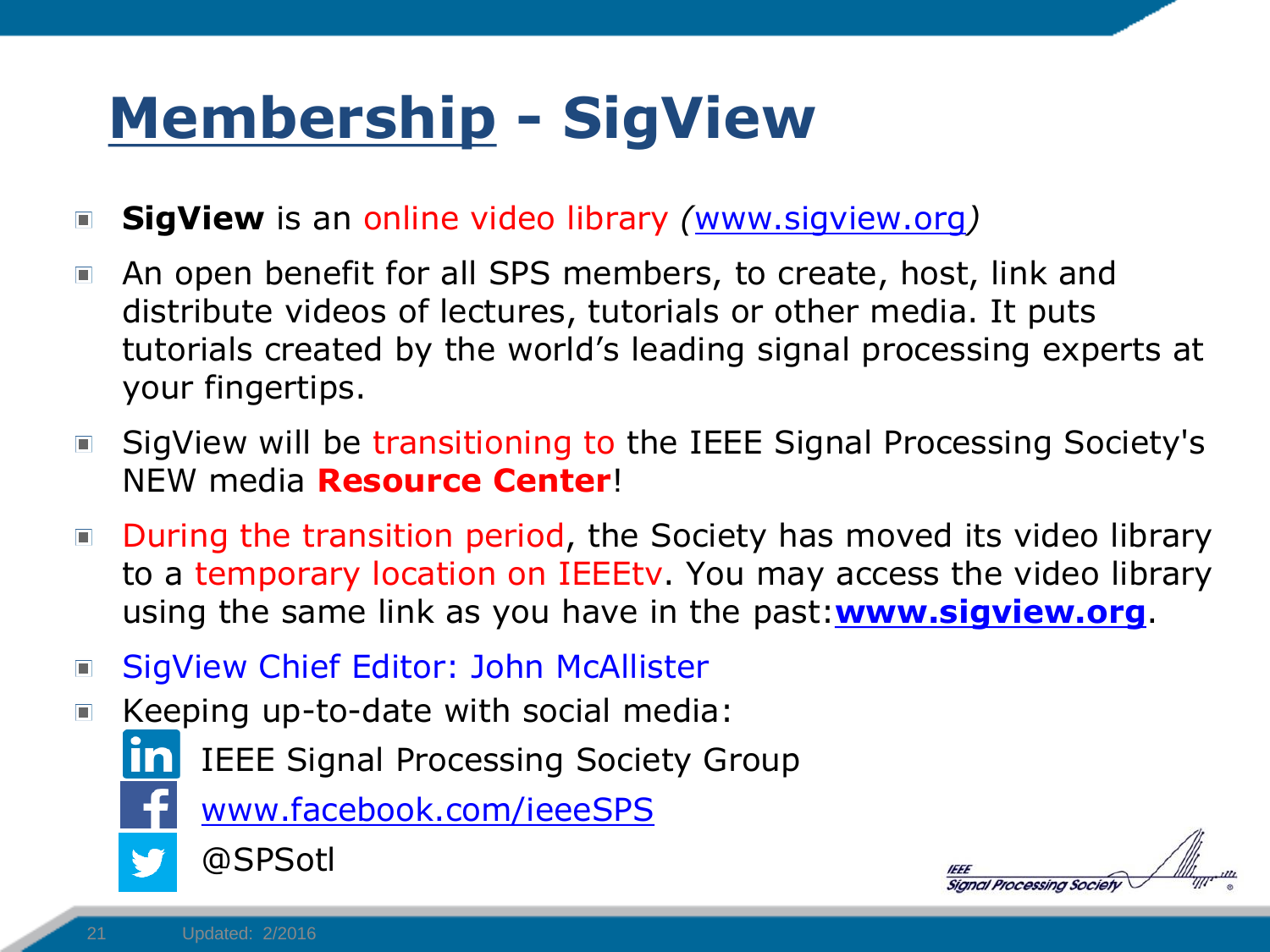# **Membership - SigPort**



- **Signal Processing Repository [www.sigport.org](http://www.sigport.org/)**
	- The online archive of **Presentation Slides Posters Draft Manuscripts Thesis Abstracts & more Reports Teaching Notes**
- **Provide an early citable access and high visibility**

Average download number for conference presentations: GlobalSIP'15: **29.9** downloads per document in the 1st month WIFS'15: 23.4 downloads per document in the 1<sup>st</sup> month

• **Official Launch in March 2016 @ ICASSP**'**16!**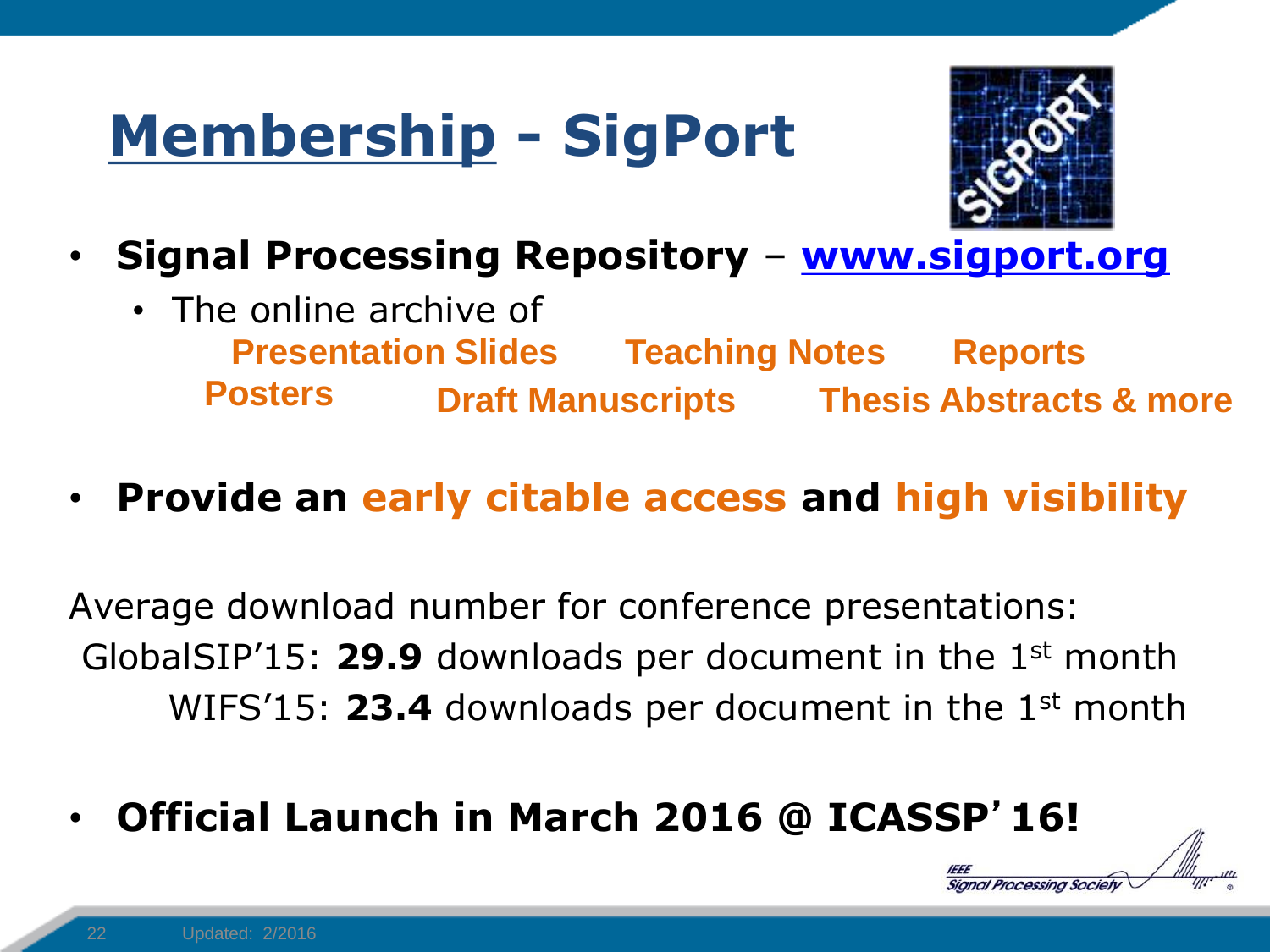# **Membership - Student Services**

#### **Student Career Luncheon**:

- A new activity organized for students and companies to meet
- The fourth Luncheon will be held at ICASSP 2016 on 23 March
- Approx. 170 students/fresh graduates and about 10 companies registered to attend the event.
- Total sponsorship expected is approx. \$7,000.

**IEEE SPS Travel Grants:** The committee is responsible for selecting travel grantees to attend ICASSP, ICIP and GlobalSIP.

[http://www.signalprocessingsociety.org/membership/sps](http://www.signalprocessingsociety.org/membership/sps-travel-grants/) -travel-grants/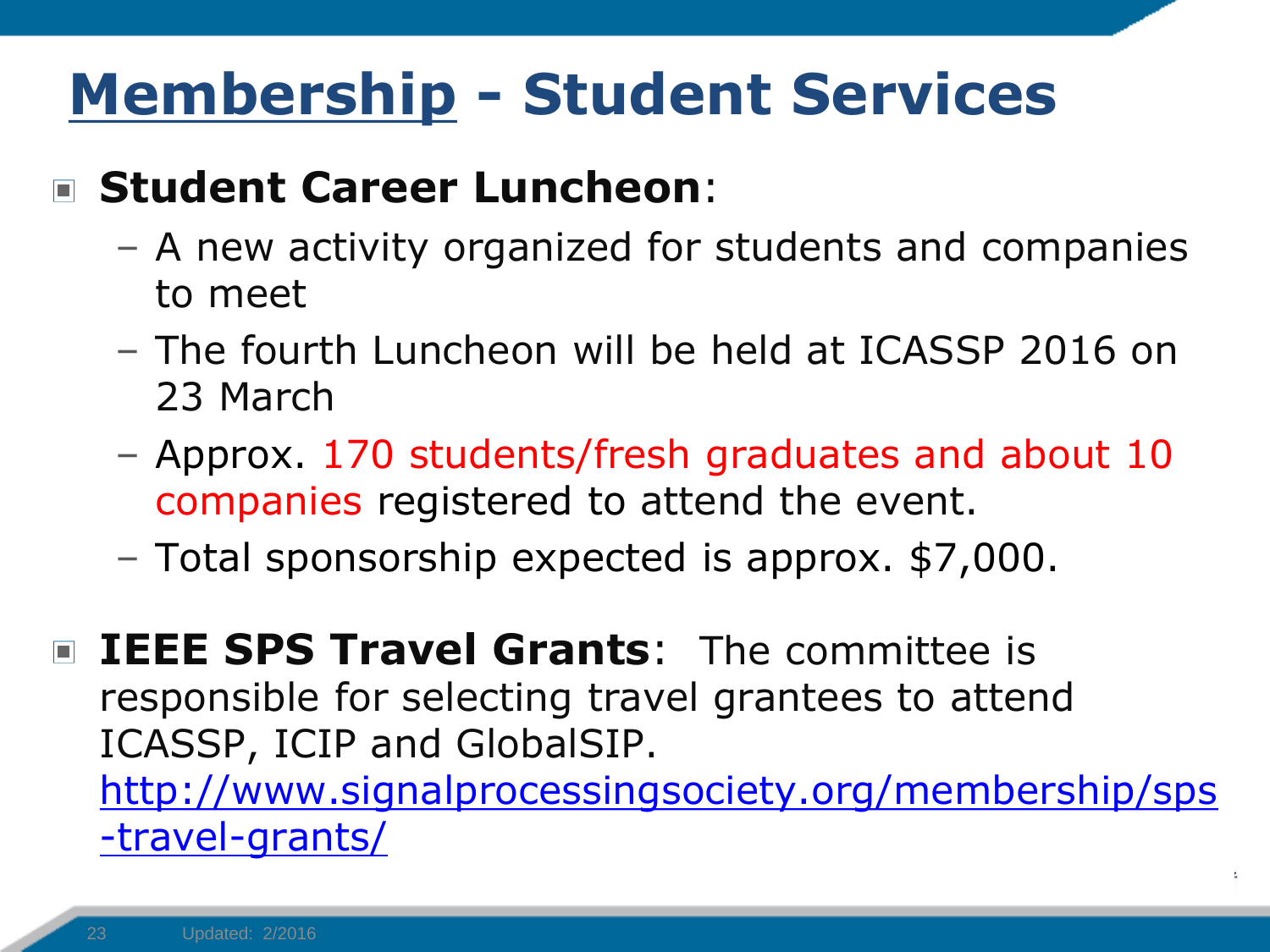# **Membership - Student Services**

### **"Signal Processing Cup" Competition for Students:**

– Grad & undergrad students form teams to solve a challenging real-world problem using signal processing techniques and methods.

2016 Competition title**: Exploring Power Signatures for Location Forensics of Media Recordings**

- Sponsored by MathWorks: financial support and software!
- Third event was at ICASSP 2016 on 20 March.
- 52 teams registered
- 33 teams submitted their work for the competition
- 3 teams were selected for the final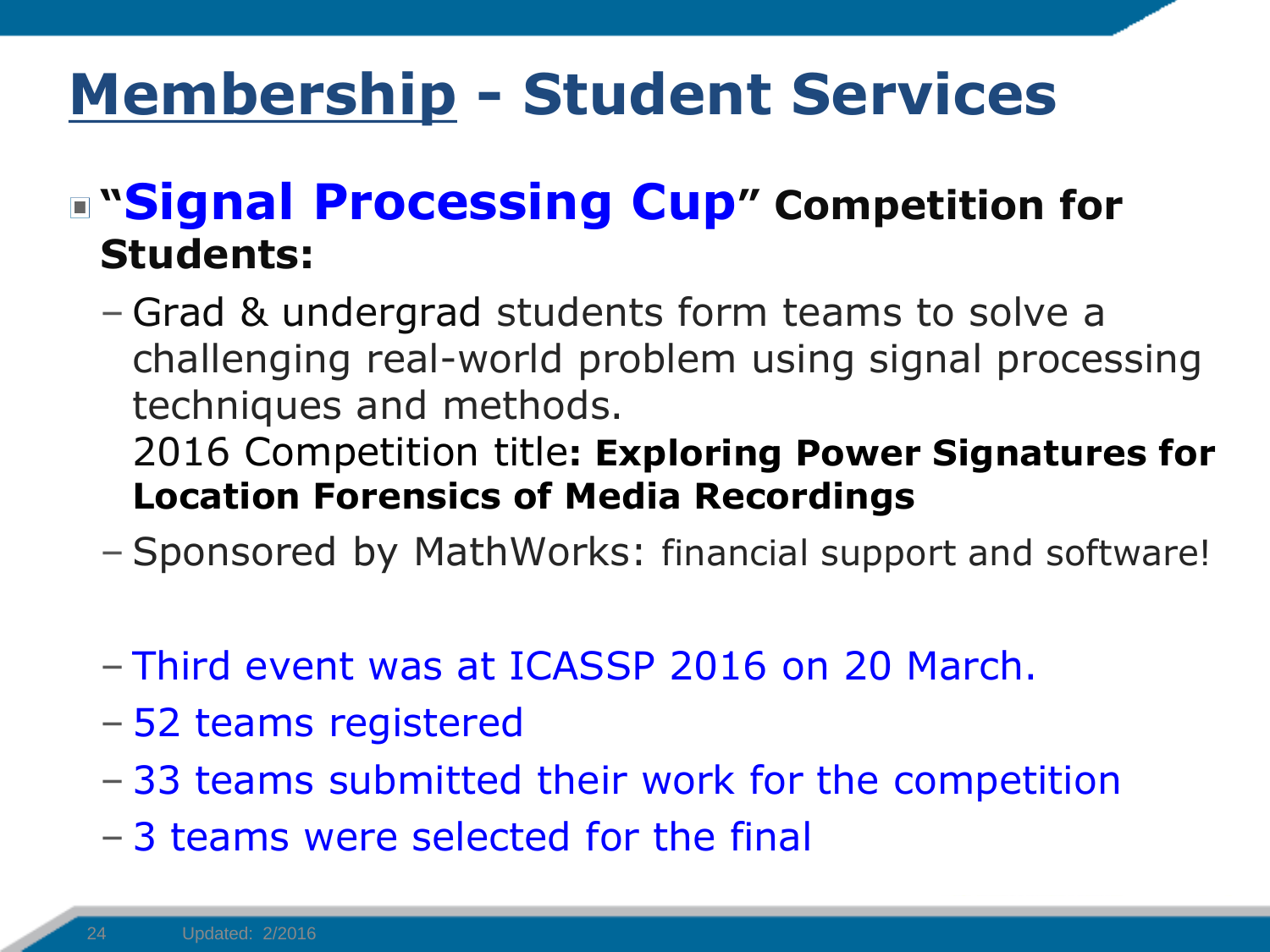# **WIKI Project**

- Wikipedia has become one of the most widely-used resources on signal processing
	- –Nyquist–Shannon sampling theorem page is viewed on average 1000x a day
	- –Editing of a Wikipedia article can easily exceed the impact and visibility of writing a paper

#### **Wikipedia Information**  $\Box$

- –[http://en.wikipedia.org/wiki/Wikipedia:WikiProject\\_Signal\\_Processing](http://en.wikipedia.org/wiki/Wikipedia:WikiProject_Signal_Processing)
- –Under "Signal Processing", there are 293 pages and 19 categories.
- –Under those 19 main categories, there are 989 pages and another 77 categories.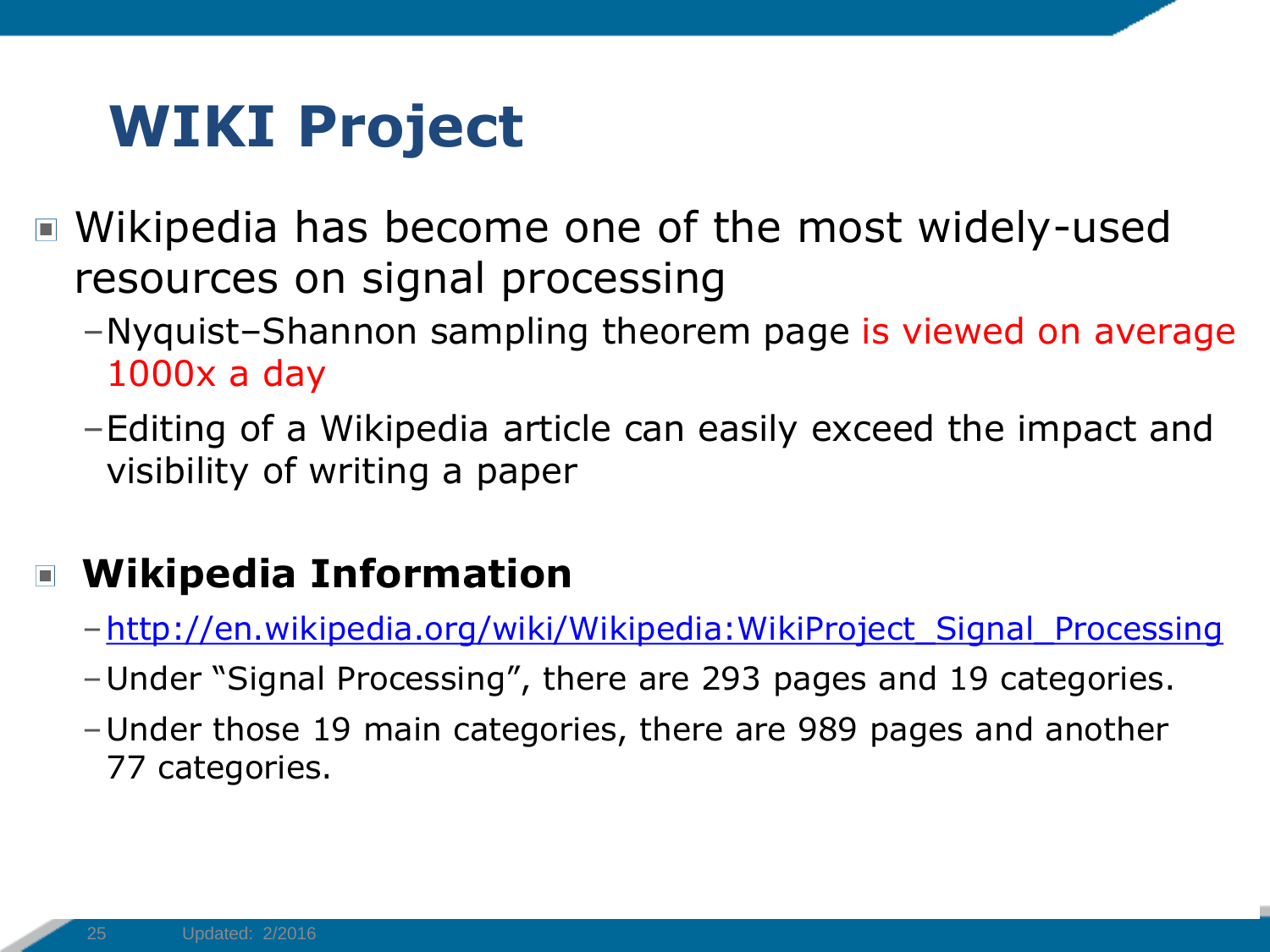

### **New Society Awards with an Industry focus:**

- **Example 1 Industrial Leader Award**
- **Findustrial Innovation Award**
- Conference Best Paper Award for Industry

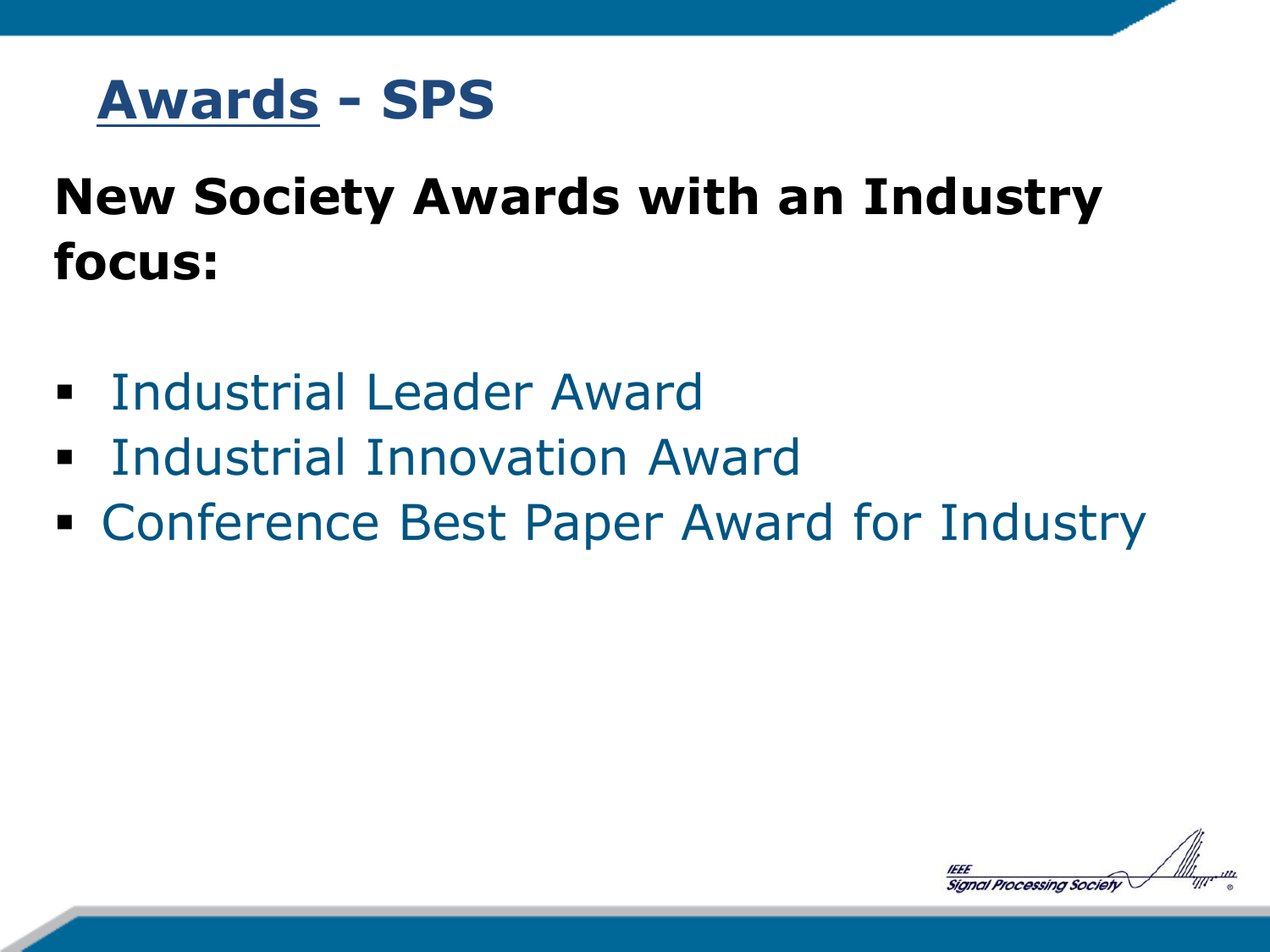## **Awards - SPS**

#### **IEEE Level Awards**

- − IEEE Jack S. Kilby Signal Processing Medal (est. 1995)
- − IEEE James A. Flanagan Speech and Audio Processing
- − Technical Field Award (est. 2002)
- − IEEE W.R.G. Baker Prize Paper Award (reinstated 2011)
- − IEEE Fourier Award for Signal Processing

#### **SPS Major Awards**

- ̶ Education Award
- ̶ Meritorious Service Award
- ̶ Industrial Leader Award (newly approved)
- ̶ Industrial Innovation Award (newly approved)
- ̶ Society Award
- ̶ Technical Achievement Award

#### **SPS Paper Awards**

- Best Paper Award
- ̶ Conference Best Paper Award for Industry (newly approved)
- ̶ Overview Paper Award
- ̶ Signal Processing Letters Best Paper Award
- ̶ Signal Processing Magazine Best Paper Award
- ̶ Signal Processing Magazine Best Column Award
- Sustained Impact Paper Award
- Young Author Best Paper Award

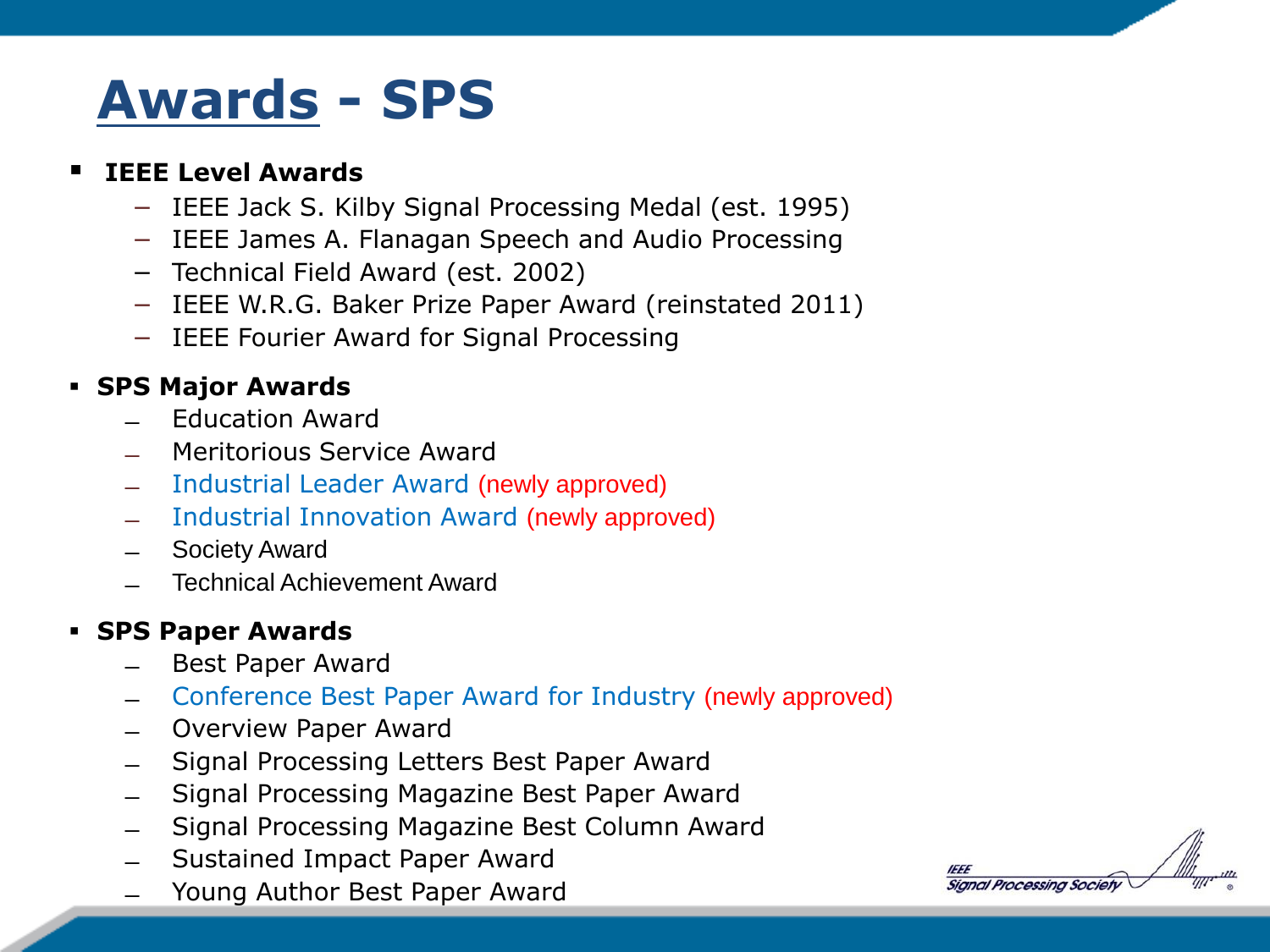# **New Foundation Fund**

- The Society established a dedicated IEEE Foundation Fund, called the Signal Processing Student and Young Professional Fund (SP-SYP).
- **-** Depends on Funding from Industry
- SP-SYP Fund uses are for:
	- Travel grants for Students and Young Professional to attend a Signal Processing conference or other educational experience.
	- Special events to promote Signal Processing to Students and Young Professionals.
	- **Scholarships and Fellowships for students pursuing a career in** Signal Processing.
	- Production of educational media in multiple formats, aimed to educate and promote Signal Processing to students and young professionals.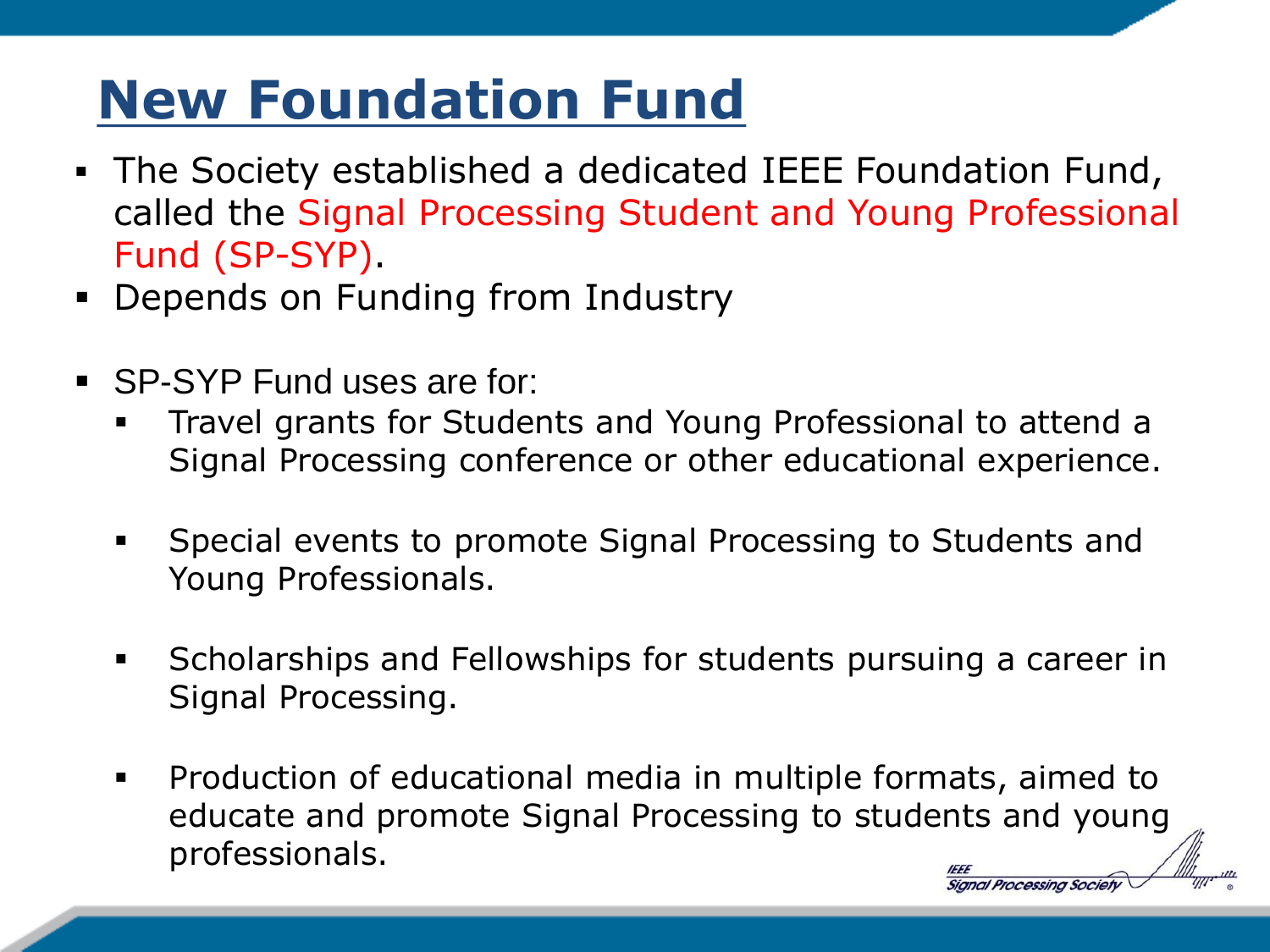# **Volunteering Opportunities**

- Many Educational and Networking Activities in Your Chapter
- Accept to Review papers for journals/conferences
- Organize conferences and seasonal schools
- Propose tutorials for online education program
- Get involved in technical committees
	- Practically any SPS member and even some nonmembers can become Affiliate Members (non-elected, non-voting members) of a particular TC
- Volunteer for elected leadership positions
- (more)

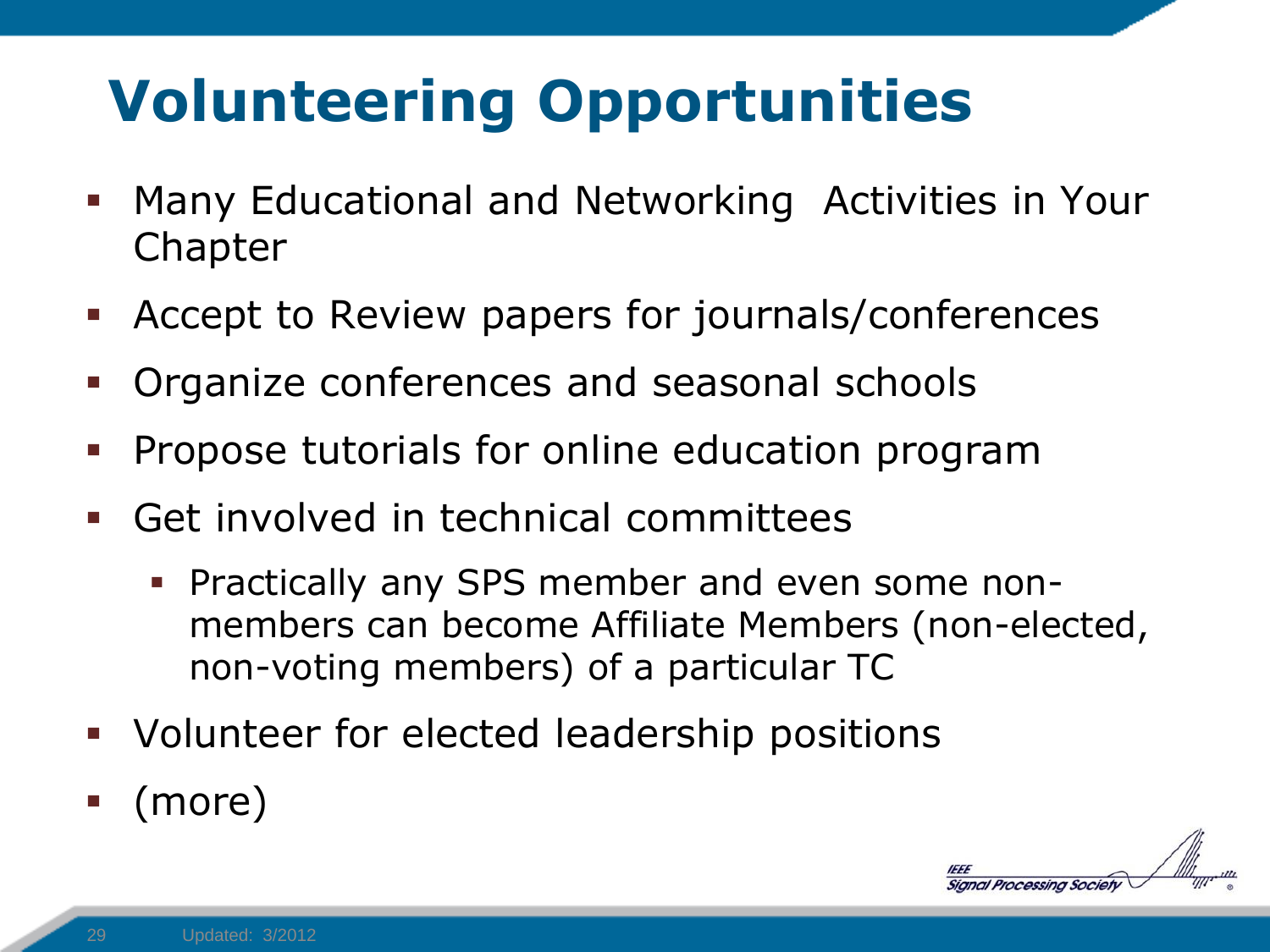# **Where to Find This Talk?**

- Go to IEEE Signal Processing Society at <http://www.signalprocessingsociety.org/>
	- Under "About SPS", see "State of the Society"
	- Additional slides at end provide more information